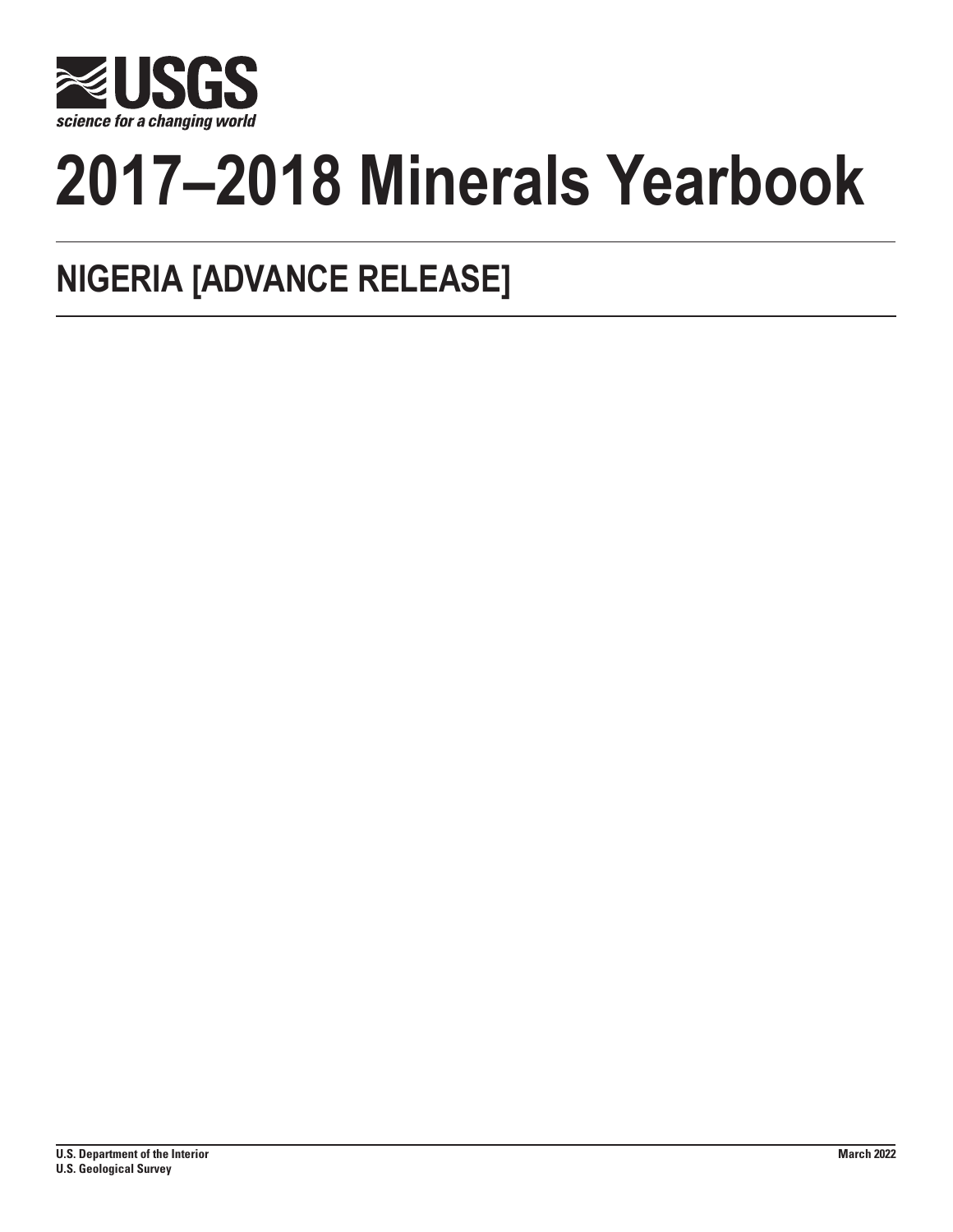## **The Mineral Industry of Nigeria**

### By Thomas R. Yager

#### **Note: In this chapter, information for 2017 is followed by information for 2018.**

In 2017, Nigeria played a significant role in the world's production of crude petroleum, natural gas, and tantalum. The country's share of world tantalum production was 8%; crude petroleum, 2%; and natural gas, 1%. Nigeria also accounted for 7% of the world's trade in liquefied natural gas (LNG). Nigeria was not a globally significant consumer of minerals or mineral fuels in 2017. In 2016 (the latest year for which data were available), Nigeria was sub-Saharan Africa's leading cement producer (BP p.l.c., 2018, p. 14, 28, 34; Padilla, 2019; van Oss, 2020, p. 16.31–16.33).

#### **Minerals in the National Economy**

In 2017, crude petroleum and natural gas production accounted for 9% of the gross domestic product (GDP); construction, 3.7%; cement production, 0.7%; the production of refined petroleum products, 0.2%; the production of basic metals (primarily iron and steel), 0.2%; and mining and quarrying of other minerals, 0.1%. Manufacturing (excluding cement, refined petroleum, and basic metal production) accounted for 7.6% of the GDP (National Bureau of Statistics, 2018b, p. 131).

Nigeria's exports were valued at \$44.6 billion<sup>1</sup> in 2017, of which crude petroleum accounted for 81.1%; natural gas (in the form of LNG) and petroleum products, 14.3%; and other minerals, 0.6%. Total imports into Nigeria were valued at \$31.4 billion in 2017, of which petroleum products accounted for 27.9% (National Bureau of Statistics, 2018a, p. 58, 69–70).

The Federal Government held all mineral rights and was responsible for issuing exploration and development licenses. The mining sector is governed by the Minerals and Mining Act, 2007 and the Minerals and Mining Regulations, 2011. The natural gas and petroleum sector was governed by the Petroleum Act of 1969.

The Ministry of Mines and Steel Development (MMSD) manages much of the solid minerals sector. The Nigerian Mining Cadastre Office, which is a department of the MMSD, processes mineral title applications, including exploration licenses, mining licenses, quarrying licenses, and small-scale mining licenses. The Nigerian Geological Survey Agency (NGSA) explores mineral deposits and collects geoscience information. The Federal Ministry of Petroleum Resources is responsible for the oversight of the natural gas and petroleum sectors.

#### **Production**

In 2017, silica sand production increased by 600%; bituminous coal, by 511%; tin, by an estimated 260%; gold, by 204%; talc, by 184%; dolomite, by 167%; sandstone, by an estimated 142%; urea, by an estimated 141%; ammonia, by an estimated 132%; natural gas liquids, by 84%; kaolin, by 76%; zircon by 68%; sulfur, by an estimated 64%; sand for construction, by 59%; crushed granite, by 34%; barite, by 33%; laterite, by 30%; LNG, by 15%; and tourmaline, by an estimated 10%. Mica and sapphire production also increased sharply. Beryl and monazite mining restarted in 2017.

Tungsten production decreased by an estimated 71% in 2017; mined lead, by an estimated 62%; shale, by 55%; manganese ore, by 47%; marble, by 37%; gypsum, by an estimated 34%; zinc, by 30%; limestone, by 28%; unspecified clay, by 25%; basalt and feldspar, by 21% each; and cement, by an estimated 14%. Iron ore production shut down in 2017.

Ammonia, sulfur, and urea production increased in 2017 because of increased capacity utilization, and tin production, because of the depreciation of the Nigerian naira. Data on mineral production are in table 1.

#### **Structure of the Mineral Industry**

The Nigerian National Petroleum Corp. (NNPC) was the major joint-venture partner in natural gas and petroleum production joint ventures with subsidiaries of major international oil companies or domestic oil companies. Crude petroleum also was produced under production-sharing contracts, service contracts, and by sole risk operators (primarily independent domestic companies). Government-operated refineries accounted for more than 99% of petroleum refining capacity. Most Nigerian natural gas output was associated with crude petroleum production (table 2).

In 2017, both crushed granite and laterite were produced in 27 of Nigeria's 36 States; sand for construction, in 26 States; limestone and clay other than bentonite or kaolin, in 8 States each; and marble, in 5 States. Clay, crushed granite, and laterite also were produced in the Federal Capital Territory. Dolorite, shale, and silica sand were produced in one state each (National Bureau of Statistics, 2018c, p. 68).

The country's cement plants and nonfuel mineral operations were privately owned. In 2016, 629 companies were engaged in mining and quarrying (Nigeria Extractive Industries Transparency Initiative, 2018). Small-scale and artisanal miners produced gemstones, gold, and other commodities. Nigeria also had a large ferrous and nonferrous metal recycling sector that was mostly privately owned. Table 2 is a list of major mineral industry facilities.

#### **Commodity Review**

#### *Metals*

**Iron Ore.**—Kogi Iron Ltd. of Australia planned to complete metallurgical test work at its Agbaja iron ore project in

<sup>&</sup>lt;sup>1</sup>Where necessary, values have been converted from Nigerian naira (NGN) to U.S. dollars (US\$) at an annual average exchange rate of NGN305.79=US\$1.00 for 2017.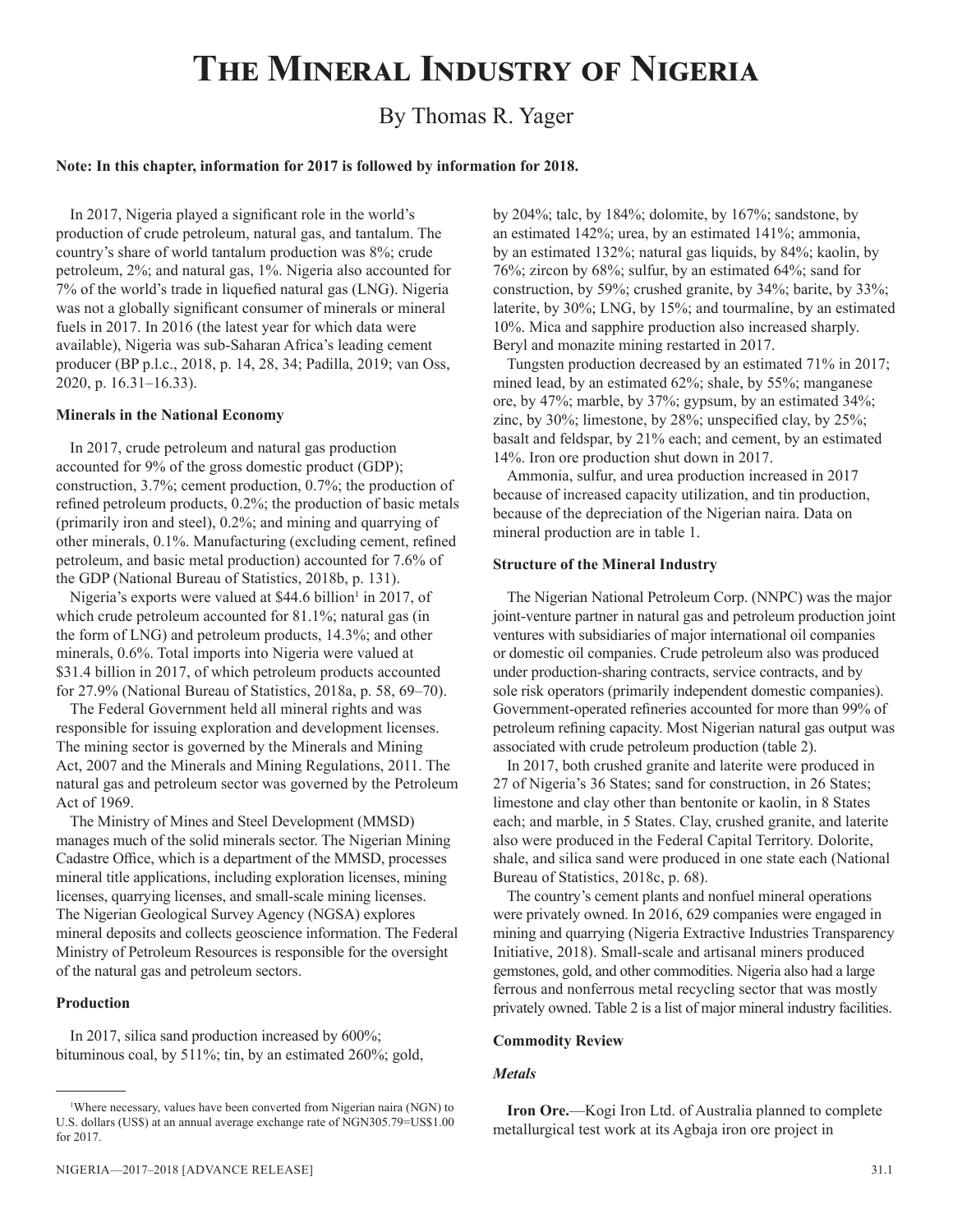Kogi State by yearend. Depending on the results of the test work and a subsequent feasibility study, the company could start construction of a new mine at Agbaja by the end of 2018. Kogi Iron planned to produce 5 million metric tons per year (Mt/yr) of iron ore in its prefeasibility study. The company also was considering a new steel plant at Agbaja with a capacity of 500,000 metric tons per year (t/yr). Kogi estimated that resources at Agbaja were 586 million metric tons (Mt) at a grade of 41.3% iron. At yearend, the metallurgical test work had not been completed (Cornish, 2017; Kogi Iron Ltd., 2018).

**Niobium (Columbium) and Tantalum.**—Nigeria's columbite-tantalite production was 930 metric tons (t) in 2017 compared with 1,073 t in 2016 and 776 t in 2015. In 2016, Astro Minerals Ltd. produced 325 t; Kenyan Mining Company Ltd., 240 t; Coltan Minerals Ltd., 194 t; Taoshi Mining and Exploration Ltd., 132 t; Sodex Mines Nig. Ltd., 92 t; Chengzhou Mining Company Ltd., 27 t; First Premier Mining & Exploration Ltd., 20 t; and other producers, 43 t (table 1; Nigeria Extractive Industries Transparency Initiative, 2018, 2019).

**Tin.**—Cassiterite was produced by artisanal miners and companies, including Astro Minerals Ltd., Coltan Minerals, Sodex Mines Nig. Ltd., and Taoshi Mining and Exploration. In 2017, Nigeria's cassiterite production increased to 12,324 t from 3,443 t in 2016. Production in Oyo State increased to 7,099 t in 2017 from 1,148 t in 2016; in Plateau State, to 2,732 t from 2,289 t; and in Bauchi State, to 2,233 t from 5 t. Production in the Federal Capital Territory was 250 t in 2017. Increased production was partially attributable to the depreciation of the Nigerian naira (Mulqueen, 2017; National Bureau of Statistics, 2017, p. 2, 23, 50; 2018c, p. 68).

#### *Industrial Minerals*

**Cement.**—In 2017, Nigeria's cement production was estimated to be about 19 Mt compared with 22 Mt in 2016. From 2016 to 2017, cement consumption was estimated to have decreased to 18.6 Mt from 22.7 Mt. Cement imports were estimated to be less than 200,000 t (Dangote Cement plc, 2018, p. 87).

Dangote Cement plc (a subsidiary of Dangote Group) operated three plants with a total capacity of 29.3 Mt/yr. The Obajana plant in Kogi State had a capacity of 13.3 Mt/yr; the Ibese plant in Ogun State, 12 Mt/yr; and the Gboko plant in Benue State, 4 Mt/yr. Dangote's domestic sales decreased to 12 Mt in 2017 from nearly 14.8 Mt in 2016; exports were more than 700,000 t in 2017. The Ibese plant accounted for 5.7 Mt of domestic sales in 2017; the Obajana plant, 5.6 Mt; and the Gboko plant, 700,000 t (Dangote Cement plc, 2018, p. 7, 82, 87).

Dangote was considering the development of new plants in Edo State and Obajana with a total capacity of 6 Mt/yr. Depending on company approval, the plants could be completed by the end of 2020 (Dangote Cement plc, 2018, p. 79).

Ashaka Cement Plc (LafargeHolcim Group, 76.3%) was engaged in the construction of a new plant with a capacity of 1.5 Mt/yr in 2016; the company planned to complete the plant in 2017. As of yearend, the plant had not been completed (International Cement Review, 2016, 2017).

**Clay and Shale.**—In 2017, Nigeria's shale production was about 850,000 t compared with a revised 1.88 Mt in 2016. Dangote Cement's shale output decreased to about 442,000 t in 2017 from 574,000 t in 2016, and LaFarge Holcim's operations, to 408,000 t from 1.31 Mt. The production of clay other than bentonite and kaolin decreased to about 1.24 t in 2017 from a revised 1.65 Mt in 2016. Dangote Cement's production of clay decreased to 1.1 Mt in 2017 from 1.39 Mt in 2016 (Nigeria Extractive Industries Transparency Initiative, 2018, 2019).

**Gemstones.**—Plateau State accounted for much of Nigeria's reported gemstone production. Gemstones were mined on the Jos Plateau by artisanal miners. In 2017, topaz production in Plateau State was 6,013 kilograms (kg) compared with 5,540 kg in 2016. Production of amethyst was estimated to be 5,700 kg in 2017 (National Bureau of Statistics, 2017, p. 2, 19–55; 2018c, p. 68).

In Oyo State, rubellite tourmaline was produced from pegmatite deposits by between 3,500 and 5,300 artisanal miners. Production was estimated to be about 5,500 kg in 2017 compared with a revised 5,000 kg in 2016. Most of the tourmaline produced in Oyo State was exported to Thailand. Indicolite and other types of tourmaline were mined in Kwara State (Lucas and Hsu, 2017).

Sapphire was produced in Taraba State by artisanal miners. Mechanized production was expected to start in the first half of 2017, and sales, by early 2018. Sapphire output was estimated to be 320 kg in 2017 compared with 2 kg in 2016 (table 1; Lucas and Hsu, 2017; National Bureau of Statistics, 2017, p. 2).

**Nitrogen.**—Indorama Eleme Fertilizers & Chemicals Ltd. and Notore Chemical Industries Plc produced ammonia and urea. In 2017, Indorama had its first full year of operation. The plant had a capacity of nearly 1.5 Mt/yr of urea and 840,000 t/yr of ammonia; however, Indorama was producing at the rate of between 1.1 and 1.2 Mt/yr of urea because of natural gas shortages (Impact, 2017; Indorama Group, 2018).

In 2017, Dangote Fertilizer Ltd. (a subsidiary of Dangote Group) was engaged in the construction of a new plant near Lagos with a capacity of about 3 Mt/yr of urea and 1.5 Mt/yr of ammonia. The company planned to complete the new plant by 2018 (Association Française de Commercialisation et de Mélange d'Engrais, 2017, p. 8; Brelsford, 2017).

The Bayelsa Development and Investment Corp. and its jointventure partners planned to build a new ammonia, methanol, and urea plant at Brass Island in Bayelsa State. The planned capacity of the plant was 1.75 Mt/yr of methanol, 1.3 Mt/yr of urea, and 770,000 t/yr of ammonia. The estimated cost of the plant was \$3.5 billion. The company planned to start production by 2020 (Brass Fertilizer & Petrochemical Company Ltd., 2017a, b).

**Sand, Construction.**—Nigeria's production of sand for construction increased to 2.39 Mt in 2017 from a revised 1.51 Mt in 2016. Lagos State accounted for nearly 1.75 Mt of sand production in 2017; Rivers State, about 105,000 t; and Anambra State, 104,000 t. In 2016, artisanal and small-scale miners accounted for most production of sand for construction (National Bureau of Statistics, 2018c, p. 68; Nigeria Extractive Industries Transparency Initiative, 2018).

**Stone, Crushed.**—Nigeria's limestone production decreased to 19.4 Mt in 2017 from a revised 27 Mt in 2016. Production by Dangote Cement decreased to 14.2 Mt in 2017 from 18.5 Mt in 2016 and by LafargeHolcim's operations, to 4.08 Mt from 7.31 Mt (Nigeria Extractive Industries Transparency Initiative, 2018, 2019).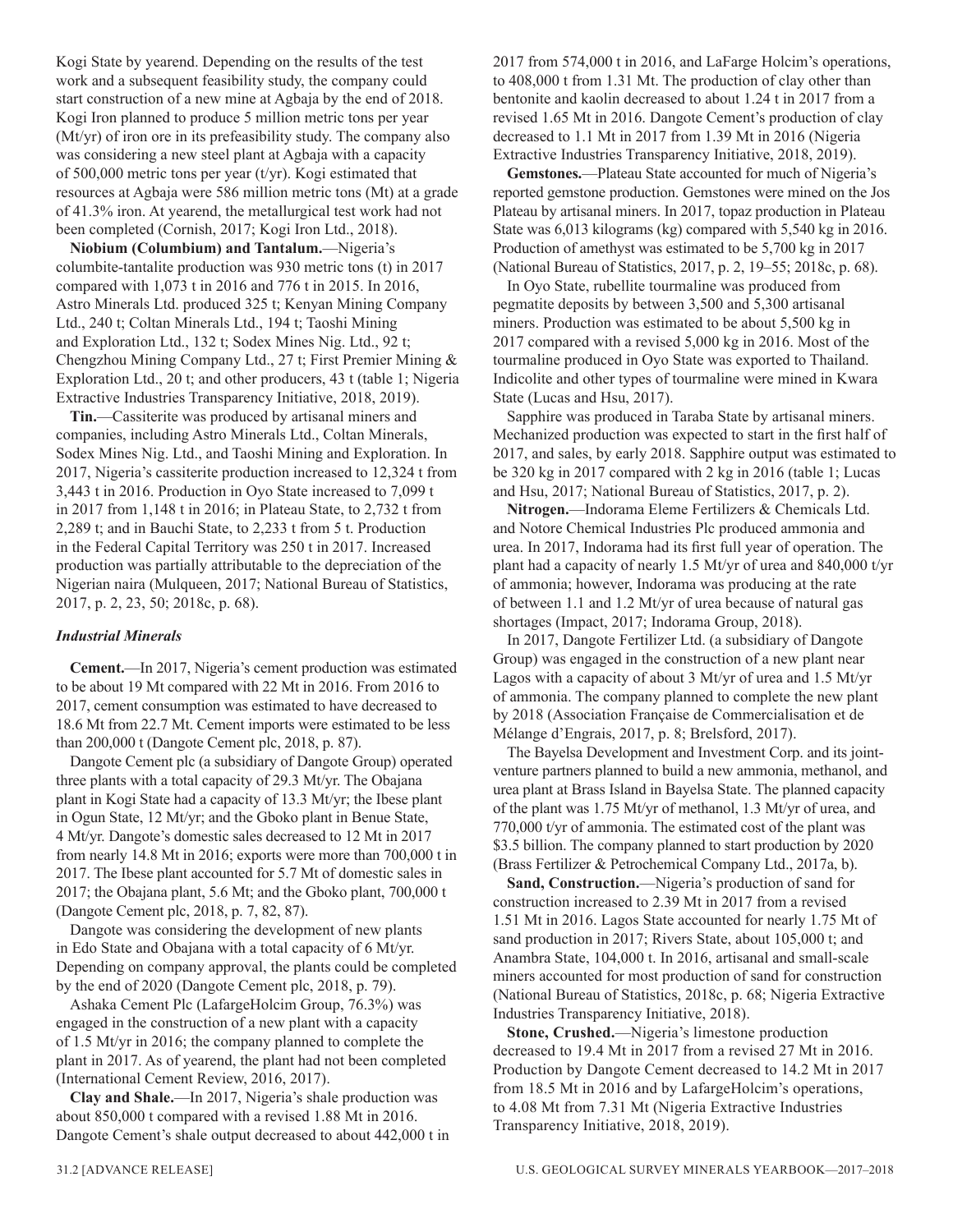National granite production increased to 9.96 Mt in 2017 from a revised 7.46 Mt in 2016. Granite was produced by 39 companies in 2017. China Geo-Engineering Company Nigeria Ltd. of China produced 3.61 Mt of granite in 2017; Julius Berger Plc, about 827,000 t; Reynolds Construction Company Nigeria Ltd., 764,000 t; and Setraco Nigeria Ltd., 687,000 t (Nigeria Extractive Industries Transparency Initiative, 2018, 2019).

#### *Mineral Fuels*

**Coal.**—Nigeria's coal production increased to 638,062 t in 2017 from a revised 104,425 t in 2016. Zuma 828 Coal Ltd. (a subsidiary of Eta Zuma Group Ltd.) produced 512,315 t in 2017 compared with 27,034 t in 2016. Dangote Cement planned to use about 3.6 Mt/yr of coal in cement production because of disruptions to natural gas supplies (Global Cement, 2016; Nigeria Extractive Industries Transparency Initiative, 2018, 2019).

**Natural Gas and Petroleum.**—In 2017, Nigeria's production of crude petroleum was 690 million barrels (Mbbl) compared with 670 Mbbl in 2016 and 803 Mbbl in 2007. Foreign companies operated joint ventures with NNPC that produced the majority of Nigeria's natural gas and crude petroleum (Nigerian National Petroleum Corp., 2017, p. 8; 2018, p. 6).

In 2017, Nigeria's exports of crude petroleum were 660 Mbbl, of which Europe accounted for 252 Mbbl; Asia and the Pacific, 183 Mbbl; North America, 119 Mbbl; Africa, 85 Mbbl; and South America, 21 Mbbl. By comparison, Nigeria's crude petroleum exports in 2007 were 794 Mbbl, of which North America accounted for 432 Mbbl; Europe, 121 Mbbl; Asia and the Pacific, 99 Mbbl; South America, 73 Mbbl; and Africa, 69 Mbbl (Nigerian National Petroleum Corp., 2017, p. 12; 2018, p. 11).

In 2017, Nigeria's marketed natural gas production was 46.7 billion cubic meters compared with 44.5 billion cubic meters in 2016 and 33.2 billion cubic meters in 2007. From 2007 to 2017, gross natural gas production increased to 82.2 billion cubic meters from 68.4 billion cubic meters. The higher long-term growth rate in marketable natural gas output as compared to gross natural gas was attributable to decreased natural gas flaring. In 2017, 12.3% of gross natural gas production was flared compared with 11.3% in 2016 and 31.4% in 2007 (Nigerian National Petroleum Corp., 2017, p. 15; 2018, p. 14).

Mobil Producing Nigeria Unlimited and NNPC produced 92.1 Mbbl of crude petroleum in 2017 compared with 93.8 Mbbl in 2016. The Usari Field accounted for nearly 19% of output in May 2016; the Yoho Field, 17%; the Ubit Field, 11%; the Enang South Field, 8%; and the Asasa Field, 6%. Mobil and NNPC produced 632 million cubic meters of marketed natural gas in 2017 and 777 million cubic meters in 2016 (Nigerian National Petroleum Corp., 2016, p. 5; 2017, p. 13; 2018, p. 6, 12).

In 2017, Star Deep Water Petroleum Ltd. (Chevron Nigeria Ltd., 68.2%, and NNPC, 15.9%) produced 85.7 Mbbl of crude petroleum at the Agbami Field compared with 83.8 Mbbl in 2016. Marketed natural gas production was 1.05 billion cubic meters in 2017 compared with 827 million cubic meters in 2016 (Nigerian National Petroleum Corp., 2017, p. 13; 2018, p. 6, 12).

In 2017, Total Upstream Nigeria Ltd. (TUPNI) (a subsidiary of Total S.A. of France) produced 80.8 Mbbl of crude petroleum at the Akpo and Usan Fields compared with 87.2 Mbbl in 2016.

TUPNI's output of marketed natural gas increased to 3.59 billion cubic meters in 2017 from 3.12 billion cubic meters in 2016 (Nigerian National Petroleum Corp., 2017, p. 13; 2018, p. 6, 12).

Chevron Nigeria Ltd. and NNPC produced 63.1 Mbbl of crude petroleum in 2017 compared with 59.5 Mbbl in 2016. The Okan Field accounted for 22% of production in May 2016; the Gbokoda Field, 16%; the Meji Field, 13%; the Dibi Field, 11%; and the Meren Field, 10%. Chevron and NNPC also produced 5.08 billion cubic meters of marketed natural gas in 2017 compared with 3.47 billion cubic meters in 2016 (Nigerian National Petroleum Corp., 2016, p. 6; 2017, p. 7, 13; 2018, p. 12).

Chevron planned to produce 2.22 billion cubic meters per year of natural gas from the new Sonam Gasfield for domestic consumption. The company started production in June 2017. Chevron also planned to produce 30,000 barrels per day (bbl/d) of liquids from Sonam. Natural gas from Sonam would be processed at the Escravos gas plant (Chevron Corp., 2018, p. 12, 23).

In 2017, Shell Nigeria Exploration and Production Co. (SNEPCO) and Esso Exploration and Production Nigeria (Deepwater) Ltd. produced 61.2 Mbbl of crude petroleum at the Bonga Field compared with 74.5 Mbbl in 2016. The companies also produced 1 billion cubic meters of marketed natural gas in 2017 compared with 1.22 billion cubic meters in 2016 (Nigerian National Petroleum Corp., 2017, p. 13; 2018, p. 6, 12).

NNPC and Shell Petroleum Development Co. of Nigeria produced 56.9 Mbbl of crude petroleum in 2017 compared with 42.8 Mbbl in 2016. The Ea Field accounted for 31% of output in May 2016; the Agbd Field, 15%; the Zara Field, 10%; and the Gbar Field, 8%. Marketed natural gas production was 19.1 billion cubic meters in 2017 compared with 15.7 billion cubic meters in 2016 (Nigerian National Petroleum Corp., 2016, p. 3–4; 2017, p. 13; 2018, p. 6, 12).

In 2017, Esso Exploration and Production Nigeria Ltd. and SNEPCO produced 45.1 Mbbl of crude petroleum at the Erha Project compared with 45.8 Mbbl in 2016. All the companies' natural gas production was flared, reinjected, or used for fuel in 2017 (Nigerian National Petroleum Corp., 2018, p. 6, 12).

NNPC and Total E&P Nigeria Ltd. (a subsidiary of Total S.A. of France) produced 39.8 Mbbl of crude petroleum in 2017 compared with 37.7 Mbbl in 2016. The Ofon Field accounted for 34% of output in May 2016; the Amenamkpono Field, 30%; the Obagi Field, 11%; and the Edikan, the Ibewa Condensate, and the Ime Fields, 6% each. Total E&P also produced 4.1 billion cubic meters of marketed natural gas in 2017 compared with 3.87 billion cubic meters in 2016 (Nigerian National Petroleum Corp., 2016, p. 7; 2017, p. 13; 2018, p. 6, 12).

NNPC, Nigerian Agip Oil Company Ltd. (NAOC), and Oando Plc produced 21.4 Mbbl of crude petroleum in 2017 compared with 24.3 Mbbl in 2016. The companies also produced 7 billion cubic meters of marketed natural gas in 2017 compared with 8.37 billion cubic meters in 2016 (Nigerian National Petroleum Corp., 2017, p. 13; 2018, p. 6, 12).

Nigeria Liquefied Natural Gas Ltd.'s (NLNG) [NNPC, 49%; Shell Gas B.V., 25.6%; Total LNG Nigeria Ltd., 15%; and ENI International (N.A.) S.a.r.l., 10.4%] plant at Bonny Island had a capacity of 22 Mt/yr of LNG. The company's exports increased to 20.4 Mt in 2017 from 17.8 Mt in 2016. Spain accounted for about 16% of Nigeria's LNG exports in 2017; India, 13%;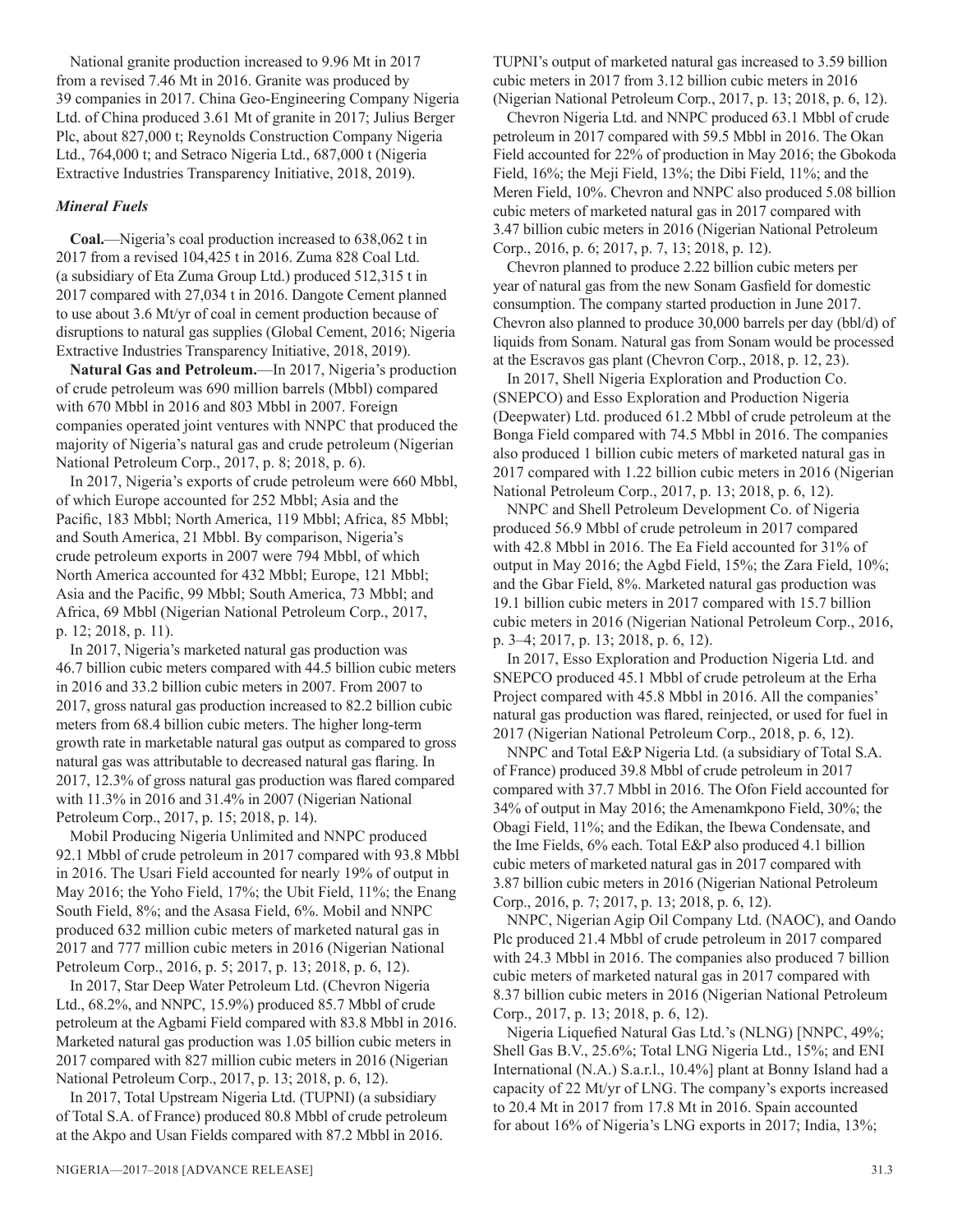France, 12%; Japan and Turkey, 8% each; Mexico, 5%; and other countries, 38% (BP p.l.c., 2018, p. 34; 2019, p. 40).

In 2017, the production of refined petroleum products decreased to 22.9 Mbbl from 23.6 Mbbl in 2016. All of Nigeria's Government-owned refineries operated at less than 25% of capacity in 2017. NNPC had planned to increase capacity utilization to 60% by yearend and 80% by the end of 2018 (Brelsford, 2017; Nigeria National Petroleum Corp., 2018, p. 17).

Dangote Group was engaged in the construction of a new refinery with a capacity of 650,000 bbl/d near Lagos. The company also planned to build a nearby polypropylene plant with a capacity of 3.6 Mt/yr. Dangote expected to complete the plant and refinery by 2019. The estimated total cost of its ammonia and urea and polypropylene plants and the refinery was \$12 billion (Brelsford, 2017).

#### **MINERAL INDUSTRY HIGHLIGHTS IN 2018**

In 2018, Nigeria's GDP was \$422 billion.<sup>2</sup> In 2018, crude petroleum and natural gas production accounted for 10.5% of the GDP, and mining and quarrying, 0.2%. The principal mineral exports were crude petroleum and natural gas (in the form of LNG). Nigeria accounted for nearly 11% of the world's tantalum production in 2018 (National Bureau of Statistics, 2019a, p. 137, 142; Padilla, 2020).

#### **Production**

In 2018, Nigeria's production of manganese ore increased by 327%; granite dimension stone, by 310%; topaz, by 270%; mica, by 201%; clay other than bentonite or kaolin, by 180%; gypsum, by 135%; mined lead and sapphire, by an estimated 100% each; beryl, by an estimated 94%; laterite, by 88%; sandstone, by an estimated 66%; crushed granite, by 52%; feldspar, by 50%; marble, by 48%; talc, by 41%; limestone, by 40%; silica sand, by 36%; garnet, by an estimated 33%; basalt, by an estimated 18%; and cement and shale, by 11% each. Tungsten production also increased sharply. Sulfur production decreased by an estimated 98% in 2018; kaolin, by 75%; gold and refined petroleum products, by 49% each; barite, by 46%; coal, by 45%; dolomite, by 32%; refined lead, by an estimated 28%; and natural gas liquids and zircon, by 21% each (table 1; National Bureau of Statistics, 2018c, p. 68; 2019b, p. 76; Nigeria Extractive Industries Transparency Initiative, 2019).

In 2018, mica and topaz production increased because of the opening of new mines. Decreased refined petroleum and sulfur output in 2018 was attributable to the shutdown of the Kaduna and the Port Harcourt refineries in January and June, respectively (table 2).

#### **Commodity Review**

In 2018, Nigeria's cassiterite production decreased to 11,721 t from 12,324 t in 2017. Production in Oyo State decreased to 3,497 t in 2018 from 7,099 t in 2017, and in Bauchi State, to 2,089 t from 2,233 t. In Plateau State, output increased to 6,090 t in 2018 from 2,732 t in 2017 (National Bureau of Statistics, 2018c, p. 68; 2019b, p. 7, 47, 48, 63).

In 2018, Nigeria's cement production was estimated to be about 21 Mt compared with 19 Mt in 2017. From 2017 to 2018, cement consumption was estimated to have increased to 20.7 Mt from 18.6 Mt. Dangote's domestic sales increased to 13.4 Mt in 2018 from 12 Mt in 2017; exports were nearly 800,000 t in 2018 (Dangote Cement plc, 2019, p. 37).

In July 2018, Kalambaina Cement Company Ltd. (a subsidiary of BUA Group) completed a new plant in Sokoto State with a capacity of 1.5 Mt/yr. BUA Group also increased the capacity at its Okpella plant in Edo State to 6 Mt/yr from 3 Mt/yr in October; the company planned to start operations from its new production line in January 2019 (Global Cement, 2018; International Cement Review, 2019).

The production of clay other than bentonite and kaolin increased to about 3.47 Mt in 2018 from 1.24 Mt in 2017, of which Kogi State accounted for 2.59 Mt, and Ogun State, about 569,000 t. Shale production increased to 946,351 t in 2018 from 849,870 t in 2017, of which Ogun State accounted for 931,604 t (National Bureau of Statistics, 2019b, p. 33, 41, 76; Nigeria Extractive Industries Transparency Initiative, 2019).

Topaz production increased to 22,240 kg in 2018 from 6,013 kg in 2017. In Plateau State, production increased to 7,240 kg in 2018 from 6,013 kg in 2017. New mines in Niger State produced 15,000 kg in 2018. Garnet output in Plateau State increased to 800 kg in 2018 from an estimated 600 kg in 2017 and 375 kg in 2016. Plateau State accounted for all Nigeria's garnet production in 2018 (National Bureau of Statistics, 2017, p. 61; 2018c, p. 68; 2019b, p. 40, 49, 76).

Nigeria's mica production increased to 3,547 t in 2018 from 1,180 t in 2017. Production in Nasarawa State was 2,467 t in 2018 and in Kogi State, 1,080 t (National Bureau of Statistics, 2018c, p. 68; 2019b, p. 62, 66–67).

In 2018, Indorama announced plans to double its ammonia and urea capacity. The company planned to complete the expansion of its plant by mid-2021. As of yearend, Dangote Fertilizer had not completed its new ammonia and urea plant (Impact, 2018; Indorama Group, 2018; Akwagyiram, 2019).

Nigeria's limestone production increased to 27.2 Mt in 2018 from a revised 19.4 Mt in 2017. Granite production increased to 15.1 Mt in 2018 from a revised 9.96 Mt in 2017 (National Bureau of Statistics, 2019b, p. 76; Nigeria Extractive Industries Transparency Initiative, 2019).

National crude petroleum production remained nearly unchanged at 701.4 Mbbl in 2018. NNPC and Total E&P increased production to 50 Mbbl in 2018 from 39.8 Mbbl in 2017. At the Agbami Field, output decreased to 77.7 Mbbl in 2018 from 85.7 Mbbl in 2017, and at the Bonga Field, to 57.6 Mbbl from 61.2 Mbbl (Nigerian National Petroleum Corp., 2019, p. 7).

Gross natural gas production decreased to 80.3 billion cubic meters in 2018 from 82.2 billion cubic meters in 2017; marketable natural gas production remained nearly unchanged at 47 billion cubic meters. In 2018, 9.9% of gross natural gas production was flared compared with 12.3% in 2017 (Nigerian National Petroleum Corp., 2019, p. 16).

NLNG's exports of LNG were 20.2 Mt in 2018 compared with 20.4 Mt in 2017 and 16.3 Mt in 2013. Spain accounted for about

<sup>2</sup> Where necessary, values have been converted from Nigerian naira (NGN) to U.S. dollars (US\$) at an annual average exchange rate of NGN306.08=US\$1.00 for 2018.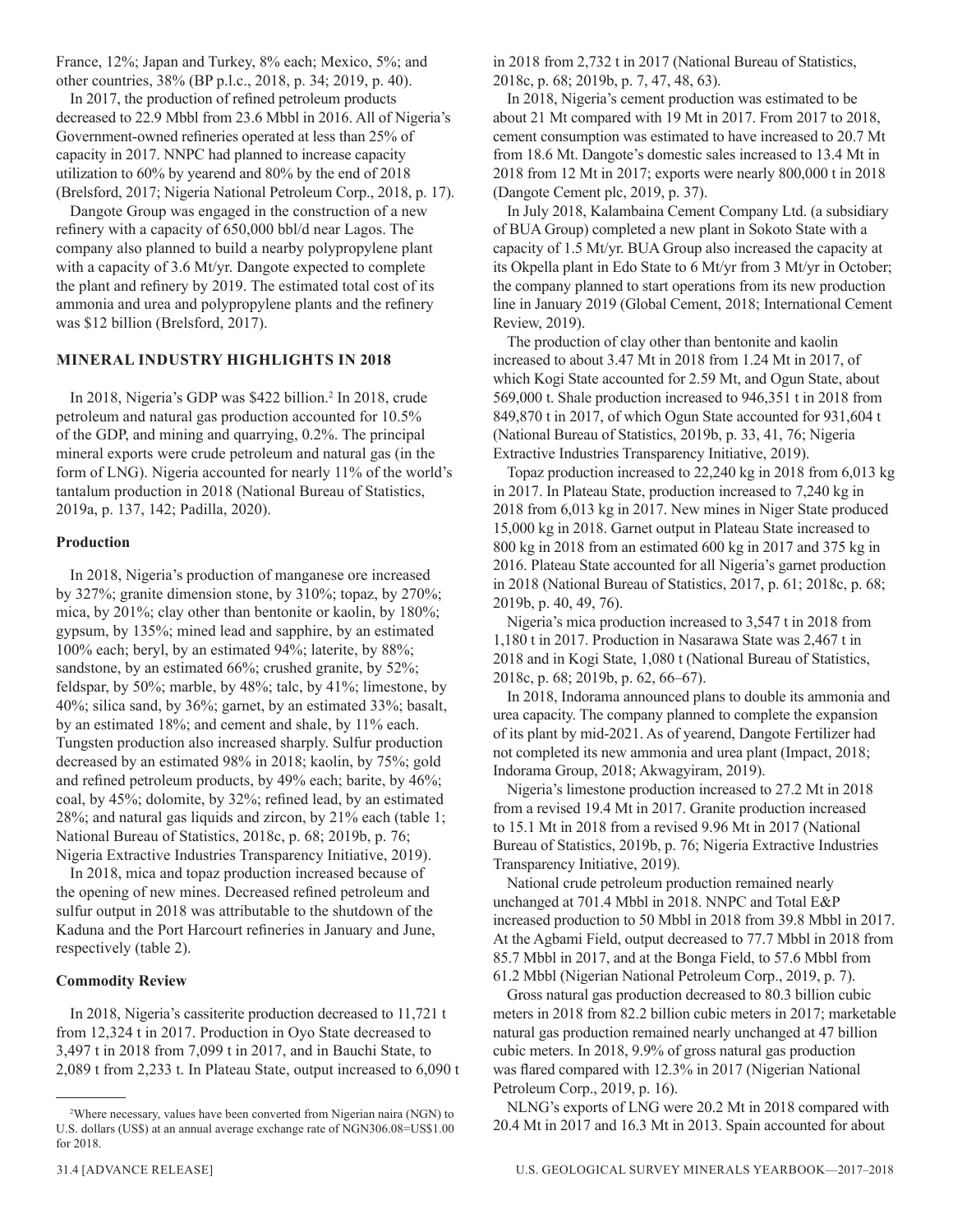15% of the company's exports in 2018; India, 14%; France, 13%; and Japan and Turkey, 8% each (BP p.l.c., 2019, p. 40).

#### **Outlook**

Ammonia and urea production are expected to increase between 2019 and 2024 because of the opening of new plants. Cement production could increase between 2019 and 2023 because of capacity expansions and new plants; the output of clay and limestone would increase as a result. Large-scale iron ore mining also could start in the near future.

Natural gas output is likely to increase in 2019 because of Chevron's new projects. Domestic natural gas consumption is expected to increase with the opening of new ammonia and urea plants. The production of refined petroleum could increase in 2020 and 2021 because of the opening of Dangote's new refinery.

#### **References Cited**

- Akwagyiram, Alexis, 2019, Nigeria's huge Dangote oil refinery delayed until end of 2020: Thomson Reuters, August 8. (Accessed January 23, 2020, at https://www.reuters.com/article/us-nigeria-dangote-refinery/nigerias-hugedangote-oil-refinery-delayed-until-end-of-2020-idUSKCN1UY27N.)
- Association Française de Commercialisation et de Mélange d'Engrais, 2017, Nigeria fertilizer demand/supply outlook: Association Française de Commercialisation et de Mélange d'Engrais, November 10, 22 p. (Accessed March 1, 2019, at https://www.afcome.org/wp-content/uploads/2017/01/ L%C3%A9volution-des-capacit%C3%A9s-de-production-Focus-sur-le-Nig%C3%A9ria.pdf.)
- BP p.l.c., 2018, Statistical review of world energy June 2018: BP p.l.c., 53 p. (Accessed November 15, 2018, at https://www.bp.com/content/dam/bp/en/ corporate/pdf/energy-economics/statistical-review/bp-stats-review-2018-fullreport.pdf.)
- BP p.l.c., 2019, Statistical review of world energy June 2019: BP p.l.c., 61 p. (Accessed December 23, 2019, at https://www.bp.com/content/dam/bp/ business-sites/en/global/corporate/pdfs/energy-economics/statistical-review/ bp-stats-review-2019-full-report.pdf.)
- Brass Fertilizer & Petrochemical Company Ltd., 2017a, Home: Brass Fertilizer & Petrochemical Company Ltd. (Accessed March 1, 2019, at https://sanj123.wixsite.com/brass.)

Brass Fertilizer & Petrochemical Company Ltd., 2017b, The project: Brass Fertilizer & Petrochemical Company Ltd. (Accessed March 1, 2019, at https://sanj123.wixsite.com/brass/the-project.)

Brelsford, Robert, 2017, Americas, African refiners maintain focus on upgrading, integrating, consolidating assets: Oil & Gas Journal, v. 115.12, December, p. 22–30.

Chevron Corp., 2018, 2017 Supplement to the annual report: Chevron Corp., 52 p. (Accessed February 20, 2019, at https://www.chevron.com/-/media/ shared-media/documents/annual-report-supplement-2017.pdf.)

Cornish, Laura, 2017, Emerging iron ore producer Kogi Iron dedicated to supplying Nigeria's steel market: Mining Review Africa, September, p. 22–25.

Dangote Cement plc, 2018, Annual report 2017: Dangote Cement plc, 233 p. (Accessed January 29, 2019, at http://www.dangotecement.com/wp-content/ uploads/reports/2018/Q1/DCP%202017%20AR\_updated\_April2018.pdf.)

Dangote Cement plc, 2019, Annual report 2018: Dangote Cement plc, 220 p. (Accessed January 28, 2020, at http://www.dangotecement.com/wp-content/ uploads/reports/2019/Q1/DangoteCementPlc\_2018\_AnnualReport.pdf.)

Global Cement, 2016, Dangote completes conversion to coal at cement plants: Global Cement, September 30. (Accessed January 31, 2018, at http://www.globalcement.com/news/item/5344-dangote-completesconversion-to-coal-at-cement-plants.)

Global Cement, 2018, BUA Group completes upgrade at Obu plant: Global Cement, November 9. (Accessed January 29, 2020, at https://www.globalcement.com/ news/item/8301-bua-group-completes-upgrade-at-obu-plant.)

Impact, 2017, BusinessDay editors storm Indorama's world-class fertilizer plant: Impact, May–August, p. 16–18. (Accessed February 22, 2019, at https://www. indoramafertilizers.com/images/IEPL-IMPACT-MAGAZINE-MAY-AUG.pdf.)

Impact, 2018, Another mega fertilizer plant: Impact, May–August, p. 6–7. (Accessed January 22, 2020, at https://www.indoramafertilizers.com/images/ IMPACT-MAGAZINE-AUGUST%202018.pdf.)

Indorama Group, 2018, Overview—World largest single stream fertilizer project: Indorama Group. (Accessed January 30, 2018, at https://www.indoramafertilizers.com/article/15/ overview.html.)

International Cement Review, 2016, New capacity on its way: International Cement Review, July, p. 20–32.

International Cement Review, 2017, New plant horizons: International Cement Review, January, p. 16–26.

International Cement Review, 2019, New year, new capacity: International Cement Review, January, p. 16–24.

Kogi Iron Ltd., 2018, Quarterly report—December 2017: West Perth, Western Australia, Australia, Kogi Iron Ltd., January 30, 3 p. (Accessed February 22, 2019, at https://www.kogiiron.com/sites/default/files/ asx-announcements/6869943.pdf.)

Lucas, Andrew, and Hsu, Tao, 2017, Tourmaline and sapphire from Nigeria: Gems & Gemology, v. 53, no. 1, Spring, p. 134– 135. (Accessed February 22, 2019, at https://www.gia.edu/doc/Spring-2017-Gems-Gemology-v2.pdf.)

Mulqueen, Tom, 2017, Will Nigeria top African tin producers in 2017?: International Tin Research Institute, August 10. (Accessed January 31, 2020, at https://www.internationaltin.org/will-nigeria-top-african-tin-producers-in-2017/.)

National Bureau of Statistics, 2017, State disaggregated mining and quarrying data (2016): National Bureau of Statistics, March, 63 p. (Accessed June 27, 2017, at http://nigerianstat.gov.ng/elibrary.)

National Bureau of Statistics, 2018a, Foreign trade in goods statistics (Q4 & full year 2017): National Bureau of Statistics, March, 83 p. (Accessed February 2, 2018, at http://nigerianstat.gov.ng/elibrary.)

National Bureau of Statistics, 2018b, Nigerian gross domestic product report (Q4 & full year 2017): National Bureau of Statistics, February, 139 p. (Accessed November 30, 2018, at http://nigerianstat.gov.ng/elibrary.)

National Bureau of Statistics, 2018c, State disaggregated mining and quarrying data (2017): National Bureau of Statistics, July, 69 p. (Accessed August 8, 2018, at http://nigerianstat.gov.ng/elibrary.)

National Bureau of Statistics, 2019a, Nigerian gross domestic product report (Q4 & full year 2018): National Bureau of Statistics, January, 145 p. (Accessed August 5, 2019, at http://nigerianstat.gov.ng/elibrary.)

National Bureau of Statistics, 2019b, State disaggregated mining and quarrying data (2018): National Bureau of Statistics, March, 77 p. (Accessed April 5, 2019, at http://nigerianstat.gov.ng/elibrary.)

Nigeria Extractive Industries Transparency Initiative, 2018, Solid minerals industry audit report 2016—Appendix 5—Production: Nigeria Extractive Industries Transparency Initiative, November. (Accessed December 1, 2018, at http://neiti.gov.ng/index.php/neiti-audits/solid-minerals/ category/183-2016-sma-appendices.)

Nigeria Extractive Industries Transparency Initiative, 2019, Solid minerals industry audit (SMA) report 2017—Appendix 6—Production: Nigeria Extractive Industries Transparency Initiative, October. (Accessed October 31, 2019, at https://neiti.gov.ng/index.php/neiti-audits/solid-minerals/category/194-sma-2017 appendices.)

Nigerian National Petroleum Corp., 2016, May 2016 petroleum information: Nigerian National Petroleum Corp., 37 p. (Accessed January 29, 2018, at http://nnpcgroup.com/Portals/0/NNPC\_Files/Monthly/2016/137.%20MAY%20 2016%20MPI.pdf.)

Nigerian National Petroleum Corp., 2017, 2016 annual statistical bulletin: Nigerian National Petroleum Corp., 25 p. (Accessed January 29, 2018, at https://nnpcgroup.com/Public-Relations/Oil-and-Gas-Statistics/Pages/ Annual-Statistics-Bulletin.aspx.)

Nigerian National Petroleum Corp., 2018, 2017 annual statistical bulletin: Nigerian National Petroleum Corp., 22 p. (Accessed December 18, 2018, at https://nnpcgroup.com/Public-Relations/Oil-and-Gas-Statistics/Pages/ Annual-Statistics-Bulletin.aspx.)

Nigerian National Petroleum Corp., 2019, 2018 annual statistical bulletin: Nigerian National Petroleum Corp., 25 p. (Accessed January 7, 2020, at https://nnpcgroup.com/Public-Relations/Oil-and-Gas-Statistics/Pages/ Annual-Statistics-Bulletin.aspx.)

Padilla, A.J., 2019, Tantalum: U.S. Geological Survey Mineral Commodity Summaries 2019, p. 164–165.

Padilla, A.J., 2020, Tantalum: U.S. Geological Survey Mineral Commodity Summaries 2020, p. 164–165.

van Oss, H.G., 2020, Cement, in Metals and minerals: U.S. Geological Survey Minerals Yearbook 2016, v. I, p. 16.1–16.33. (Accessed May 7, 2020, at https://prd-wret.s3-us-west-2.amazonaws.com/assets/palladium/production/ atoms/files/myb1-2016-cement.pdf.)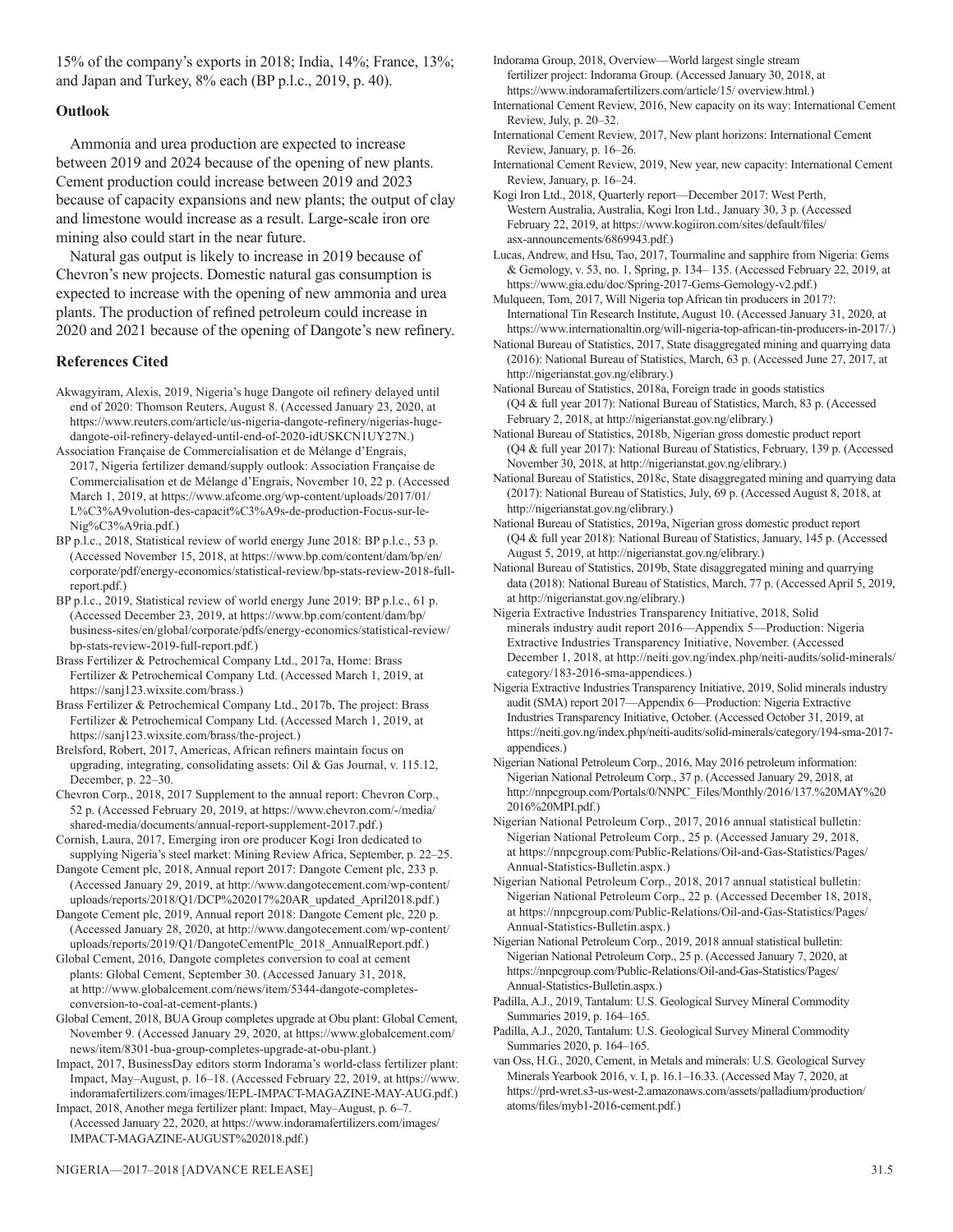#### TABLE 1 NIGERIA: PRODUCTION OF MINERAL COMMODITIES<sup>1</sup>

#### (Metric tons, gross weight, unless otherwise specified)

| <b>METALS</b><br>$52^{3}$<br>$18\,$ $^{\circ}$<br>26e<br>Beryl<br>35<br>$\overline{a}$<br>16 <sup>3</sup><br>$21$ <sup>r</sup><br>39 <sup>e</sup><br>$25$ <sup>r</sup><br>76<br>Gold, mine, Au content<br>kilograms<br>Iron ore, mine:<br>5,874 r<br>$1,869$ <sup>r</sup><br>$1,548$ <sup>r</sup><br>1,583<br>Gross weight<br>$\overline{\phantom{a}}$<br>960 $r$<br>981<br>1,200<br>3,600<br>Fe content<br>$\overline{\phantom{a}}$<br>620,000<br>620,000<br>$600,000$ <sup>r</sup><br>620,000<br>620,000<br>Iron and steel, raw steel <sup>e</sup><br>Lead:<br>11,400<br>8,000<br>$13,000$ <sup>r</sup><br>5,000<br>10,000<br>Mine, Pb content <sup>e</sup><br>$14,000$ r, e<br>$2,000$ r, e<br>$9,000$ r, e<br>8,300<br>6,000 °<br>Refinery, secondary<br>Manganese, mine:<br>183 <sup>3</sup><br>Gross weight<br>3,502<br>$70,107$ <sup>r</sup><br>37,350<br>159,529<br>65<br>1,300<br>13,000<br>25,000<br>57,000<br>Mn content <sup>e</sup><br>Niobium, mineral concentrate:<br>776 3<br>760 <sup>3</sup><br>$1,073$ <sup>r</sup><br>920 e<br>Gross weight<br>930<br>52<br>53<br>73 <sup>r</sup><br>Nb content <sup>e</sup><br>63<br>63<br>55 <sup>e</sup><br>$80$ <sup>r, e</sup><br>50 <sup>e</sup><br>104<br>Rare earths, monazite concentrate<br>$\qquad \qquad -$<br>Tantalum, mineral concentrate:<br>760 <sup>3</sup><br>776 <sup>3</sup><br>$1,073$ <sup>r</sup><br>920 e<br>Gross weight<br>930<br>150<br>150<br>210 <sup>r</sup><br>Ta content <sup>e</sup><br>180<br>180<br>Tin, mine, cassiterite concentrate:<br>3,700 $r, e$<br>12,324<br>11,721<br>3.500 r, e<br>3,443<br>Gross weight<br>2,500<br>2,300 °<br>8,300 °<br>7,800 °<br>Sn content<br>2,800<br>Tungsten, mine, wolframite concentrate:<br>Gross weight<br>603<br>52 <sup>r</sup><br>15 <sup>r</sup><br>$\overline{4}$<br>129<br>7r<br>290<br>$25$ <sup>r</sup><br>$\overline{2}$<br>61<br>W content <sup>e</sup><br>7,000<br>$7,000$ <sup>r</sup><br>$9,700$ r, e<br>6,800 °<br>6,800 °<br>Zinc, mine, Zn content<br>$1,034$ <sup>3</sup><br>$1,050$ <sup>r, e</sup><br>$1,073$ <sup>r</sup><br>Zirconium, zircon<br>1,799<br>1,421<br><b>INDUSTRIAL MINERALS</b><br>Barite <sup>3</sup><br>387<br>7,113<br>3,323<br>537<br>714<br>21,000<br>22,000<br>19,000<br>21,000<br>20,000<br>Cement, hydraulic <sup>e</sup><br>thousand metric tons<br>Clay:<br>Bentonite<br>$3,200$ e<br>NA<br><b>NA</b><br>3,200<br>$3,200$ $^{\circ}$<br>Kaolin<br>25,280 r<br>$26,710$ <sup>r</sup><br>11,707<br>35,180<br>46,935<br>$1,751$ <sup>r</sup><br>$1,178$ <sup>r</sup><br>$1,646$ <sup>r</sup><br>1,237<br>3,468<br>Unspecified<br>thousand metric tons<br>$13,238$ <sup>r</sup><br>35,092 <sup>r</sup><br>Feldspar, mine<br>52,080<br>27,660<br>41,355<br>Gemstones:<br>NA<br><b>NA</b><br>5,170<br>5,700 °<br>6,300<br>Amethyst<br>kilograms<br><b>NA</b><br>375<br>600 e<br>NA<br>800<br>Garnet<br>do.<br>640 e<br>Sapphire<br>do.<br>NA<br><b>NA</b><br>2<br>320 <sup>e</sup><br>do.<br>4,000 °<br>5,000 °<br>Topaz<br>5,540<br>6,013<br>22,240<br>Tourmaline <sup>e</sup><br>$3,000$ <sup>r</sup><br>$4,000$ <sup>r</sup><br>$5,000$ <sup>r</sup><br>5,500<br>5,500<br>do.<br>34,621 r<br>16,619<br>39,052<br>Gypsum<br>31,791<br>$25,000$ r, e<br>Laterite<br>thousand metric tons<br>3,802<br>$2,378$ <sup>r</sup><br>$2,074$ <sup>r</sup><br>2,702<br>5,076<br>Mica<br>$1,077$ <sup>3</sup><br>570 e<br>79<br>1,180<br>3,547<br>Nitrogen, N content:<br>340,000 e<br>790,000 °<br>850,000 °<br>Ammonia<br>90,000<br>150,000<br>Urea <sup>e</sup><br>150,000<br>250,000<br>1,500,000<br>580,000<br>1,400,000<br>16 <sup>e</sup><br>Sand and gravel, industrial, silica sand<br>10 <sup>e</sup><br>4<br>28<br>38<br>Stone, sand, and gravel, construction:<br>768<br>$2,008$ <sup>r</sup><br>$1,509$ <sup>r</sup><br>2,286<br>Sand and gravel, sand<br>thousand metric tons<br>2,393<br>Stone:<br>Crushed:<br>Granite<br>do.<br>9,958<br>13,274<br>$10,384$ <sup>r</sup><br>$7,458$ <sup>r</sup><br>15,139<br>26,997 r<br>Limestone<br>do.<br>25,652<br>$21,455$ <sup>r</sup><br>19,434<br>27,195<br>23,809<br>Marble<br>31,722<br>$16,400$ <sup>r</sup><br>$25,518$ <sup>r</sup><br>16,047<br>Shale<br>thousand metric ton<br>813<br>$1,883$ <sup>r</sup><br>$1,076$ <sup>r</sup><br>850<br>946<br>Other<br>do.<br>4,863<br>$ ^{r}$<br>$-$ e<br>5,107<br>$\overline{\phantom{a}}$ | Commodity <sup>2</sup> | 2014 | 2015 | 2016 | 2017 | 2018 |
|-----------------------------------------------------------------------------------------------------------------------------------------------------------------------------------------------------------------------------------------------------------------------------------------------------------------------------------------------------------------------------------------------------------------------------------------------------------------------------------------------------------------------------------------------------------------------------------------------------------------------------------------------------------------------------------------------------------------------------------------------------------------------------------------------------------------------------------------------------------------------------------------------------------------------------------------------------------------------------------------------------------------------------------------------------------------------------------------------------------------------------------------------------------------------------------------------------------------------------------------------------------------------------------------------------------------------------------------------------------------------------------------------------------------------------------------------------------------------------------------------------------------------------------------------------------------------------------------------------------------------------------------------------------------------------------------------------------------------------------------------------------------------------------------------------------------------------------------------------------------------------------------------------------------------------------------------------------------------------------------------------------------------------------------------------------------------------------------------------------------------------------------------------------------------------------------------------------------------------------------------------------------------------------------------------------------------------------------------------------------------------------------------------------------------------------------------------------------------------------------------------------------------------------------------------------------------------------------------------------------------------------------------------------------------------------------------------------------------------------------------------------------------------------------------------------------------------------------------------------------------------------------------------------------------------------------------------------------------------------------------------------------------------------------------------------------------------------------------------------------------------------------------------------------------------------------------------------------------------------------------------------------------------------------------------------------------------------------------------------------------------------------------------------------------------------------------------------------------------------------------------------------------------------------------------------------------------------------------------------------------------------------------------------------------------------------------------------------------------------------------------------------------------------------------------------------------------------------------------------------------------------------------------------------------------------------------------------------------------------------------------------------------------------------------------------------------------------------------------------------------------------------------------------------------------------------------------------------------------------------------------------------------------------------------------------------------------------------------------------------|------------------------|------|------|------|------|------|
|                                                                                                                                                                                                                                                                                                                                                                                                                                                                                                                                                                                                                                                                                                                                                                                                                                                                                                                                                                                                                                                                                                                                                                                                                                                                                                                                                                                                                                                                                                                                                                                                                                                                                                                                                                                                                                                                                                                                                                                                                                                                                                                                                                                                                                                                                                                                                                                                                                                                                                                                                                                                                                                                                                                                                                                                                                                                                                                                                                                                                                                                                                                                                                                                                                                                                                                                                                                                                                                                                                                                                                                                                                                                                                                                                                                                                                                                                                                                                                                                                                                                                                                                                                                                                                                                                                                                                                 |                        |      |      |      |      |      |
|                                                                                                                                                                                                                                                                                                                                                                                                                                                                                                                                                                                                                                                                                                                                                                                                                                                                                                                                                                                                                                                                                                                                                                                                                                                                                                                                                                                                                                                                                                                                                                                                                                                                                                                                                                                                                                                                                                                                                                                                                                                                                                                                                                                                                                                                                                                                                                                                                                                                                                                                                                                                                                                                                                                                                                                                                                                                                                                                                                                                                                                                                                                                                                                                                                                                                                                                                                                                                                                                                                                                                                                                                                                                                                                                                                                                                                                                                                                                                                                                                                                                                                                                                                                                                                                                                                                                                                 |                        |      |      |      |      |      |
|                                                                                                                                                                                                                                                                                                                                                                                                                                                                                                                                                                                                                                                                                                                                                                                                                                                                                                                                                                                                                                                                                                                                                                                                                                                                                                                                                                                                                                                                                                                                                                                                                                                                                                                                                                                                                                                                                                                                                                                                                                                                                                                                                                                                                                                                                                                                                                                                                                                                                                                                                                                                                                                                                                                                                                                                                                                                                                                                                                                                                                                                                                                                                                                                                                                                                                                                                                                                                                                                                                                                                                                                                                                                                                                                                                                                                                                                                                                                                                                                                                                                                                                                                                                                                                                                                                                                                                 |                        |      |      |      |      |      |
|                                                                                                                                                                                                                                                                                                                                                                                                                                                                                                                                                                                                                                                                                                                                                                                                                                                                                                                                                                                                                                                                                                                                                                                                                                                                                                                                                                                                                                                                                                                                                                                                                                                                                                                                                                                                                                                                                                                                                                                                                                                                                                                                                                                                                                                                                                                                                                                                                                                                                                                                                                                                                                                                                                                                                                                                                                                                                                                                                                                                                                                                                                                                                                                                                                                                                                                                                                                                                                                                                                                                                                                                                                                                                                                                                                                                                                                                                                                                                                                                                                                                                                                                                                                                                                                                                                                                                                 |                        |      |      |      |      |      |
|                                                                                                                                                                                                                                                                                                                                                                                                                                                                                                                                                                                                                                                                                                                                                                                                                                                                                                                                                                                                                                                                                                                                                                                                                                                                                                                                                                                                                                                                                                                                                                                                                                                                                                                                                                                                                                                                                                                                                                                                                                                                                                                                                                                                                                                                                                                                                                                                                                                                                                                                                                                                                                                                                                                                                                                                                                                                                                                                                                                                                                                                                                                                                                                                                                                                                                                                                                                                                                                                                                                                                                                                                                                                                                                                                                                                                                                                                                                                                                                                                                                                                                                                                                                                                                                                                                                                                                 |                        |      |      |      |      |      |
|                                                                                                                                                                                                                                                                                                                                                                                                                                                                                                                                                                                                                                                                                                                                                                                                                                                                                                                                                                                                                                                                                                                                                                                                                                                                                                                                                                                                                                                                                                                                                                                                                                                                                                                                                                                                                                                                                                                                                                                                                                                                                                                                                                                                                                                                                                                                                                                                                                                                                                                                                                                                                                                                                                                                                                                                                                                                                                                                                                                                                                                                                                                                                                                                                                                                                                                                                                                                                                                                                                                                                                                                                                                                                                                                                                                                                                                                                                                                                                                                                                                                                                                                                                                                                                                                                                                                                                 |                        |      |      |      |      |      |
|                                                                                                                                                                                                                                                                                                                                                                                                                                                                                                                                                                                                                                                                                                                                                                                                                                                                                                                                                                                                                                                                                                                                                                                                                                                                                                                                                                                                                                                                                                                                                                                                                                                                                                                                                                                                                                                                                                                                                                                                                                                                                                                                                                                                                                                                                                                                                                                                                                                                                                                                                                                                                                                                                                                                                                                                                                                                                                                                                                                                                                                                                                                                                                                                                                                                                                                                                                                                                                                                                                                                                                                                                                                                                                                                                                                                                                                                                                                                                                                                                                                                                                                                                                                                                                                                                                                                                                 |                        |      |      |      |      |      |
|                                                                                                                                                                                                                                                                                                                                                                                                                                                                                                                                                                                                                                                                                                                                                                                                                                                                                                                                                                                                                                                                                                                                                                                                                                                                                                                                                                                                                                                                                                                                                                                                                                                                                                                                                                                                                                                                                                                                                                                                                                                                                                                                                                                                                                                                                                                                                                                                                                                                                                                                                                                                                                                                                                                                                                                                                                                                                                                                                                                                                                                                                                                                                                                                                                                                                                                                                                                                                                                                                                                                                                                                                                                                                                                                                                                                                                                                                                                                                                                                                                                                                                                                                                                                                                                                                                                                                                 |                        |      |      |      |      |      |
|                                                                                                                                                                                                                                                                                                                                                                                                                                                                                                                                                                                                                                                                                                                                                                                                                                                                                                                                                                                                                                                                                                                                                                                                                                                                                                                                                                                                                                                                                                                                                                                                                                                                                                                                                                                                                                                                                                                                                                                                                                                                                                                                                                                                                                                                                                                                                                                                                                                                                                                                                                                                                                                                                                                                                                                                                                                                                                                                                                                                                                                                                                                                                                                                                                                                                                                                                                                                                                                                                                                                                                                                                                                                                                                                                                                                                                                                                                                                                                                                                                                                                                                                                                                                                                                                                                                                                                 |                        |      |      |      |      |      |
|                                                                                                                                                                                                                                                                                                                                                                                                                                                                                                                                                                                                                                                                                                                                                                                                                                                                                                                                                                                                                                                                                                                                                                                                                                                                                                                                                                                                                                                                                                                                                                                                                                                                                                                                                                                                                                                                                                                                                                                                                                                                                                                                                                                                                                                                                                                                                                                                                                                                                                                                                                                                                                                                                                                                                                                                                                                                                                                                                                                                                                                                                                                                                                                                                                                                                                                                                                                                                                                                                                                                                                                                                                                                                                                                                                                                                                                                                                                                                                                                                                                                                                                                                                                                                                                                                                                                                                 |                        |      |      |      |      |      |
|                                                                                                                                                                                                                                                                                                                                                                                                                                                                                                                                                                                                                                                                                                                                                                                                                                                                                                                                                                                                                                                                                                                                                                                                                                                                                                                                                                                                                                                                                                                                                                                                                                                                                                                                                                                                                                                                                                                                                                                                                                                                                                                                                                                                                                                                                                                                                                                                                                                                                                                                                                                                                                                                                                                                                                                                                                                                                                                                                                                                                                                                                                                                                                                                                                                                                                                                                                                                                                                                                                                                                                                                                                                                                                                                                                                                                                                                                                                                                                                                                                                                                                                                                                                                                                                                                                                                                                 |                        |      |      |      |      |      |
|                                                                                                                                                                                                                                                                                                                                                                                                                                                                                                                                                                                                                                                                                                                                                                                                                                                                                                                                                                                                                                                                                                                                                                                                                                                                                                                                                                                                                                                                                                                                                                                                                                                                                                                                                                                                                                                                                                                                                                                                                                                                                                                                                                                                                                                                                                                                                                                                                                                                                                                                                                                                                                                                                                                                                                                                                                                                                                                                                                                                                                                                                                                                                                                                                                                                                                                                                                                                                                                                                                                                                                                                                                                                                                                                                                                                                                                                                                                                                                                                                                                                                                                                                                                                                                                                                                                                                                 |                        |      |      |      |      |      |
|                                                                                                                                                                                                                                                                                                                                                                                                                                                                                                                                                                                                                                                                                                                                                                                                                                                                                                                                                                                                                                                                                                                                                                                                                                                                                                                                                                                                                                                                                                                                                                                                                                                                                                                                                                                                                                                                                                                                                                                                                                                                                                                                                                                                                                                                                                                                                                                                                                                                                                                                                                                                                                                                                                                                                                                                                                                                                                                                                                                                                                                                                                                                                                                                                                                                                                                                                                                                                                                                                                                                                                                                                                                                                                                                                                                                                                                                                                                                                                                                                                                                                                                                                                                                                                                                                                                                                                 |                        |      |      |      |      |      |
|                                                                                                                                                                                                                                                                                                                                                                                                                                                                                                                                                                                                                                                                                                                                                                                                                                                                                                                                                                                                                                                                                                                                                                                                                                                                                                                                                                                                                                                                                                                                                                                                                                                                                                                                                                                                                                                                                                                                                                                                                                                                                                                                                                                                                                                                                                                                                                                                                                                                                                                                                                                                                                                                                                                                                                                                                                                                                                                                                                                                                                                                                                                                                                                                                                                                                                                                                                                                                                                                                                                                                                                                                                                                                                                                                                                                                                                                                                                                                                                                                                                                                                                                                                                                                                                                                                                                                                 |                        |      |      |      |      |      |
|                                                                                                                                                                                                                                                                                                                                                                                                                                                                                                                                                                                                                                                                                                                                                                                                                                                                                                                                                                                                                                                                                                                                                                                                                                                                                                                                                                                                                                                                                                                                                                                                                                                                                                                                                                                                                                                                                                                                                                                                                                                                                                                                                                                                                                                                                                                                                                                                                                                                                                                                                                                                                                                                                                                                                                                                                                                                                                                                                                                                                                                                                                                                                                                                                                                                                                                                                                                                                                                                                                                                                                                                                                                                                                                                                                                                                                                                                                                                                                                                                                                                                                                                                                                                                                                                                                                                                                 |                        |      |      |      |      |      |
|                                                                                                                                                                                                                                                                                                                                                                                                                                                                                                                                                                                                                                                                                                                                                                                                                                                                                                                                                                                                                                                                                                                                                                                                                                                                                                                                                                                                                                                                                                                                                                                                                                                                                                                                                                                                                                                                                                                                                                                                                                                                                                                                                                                                                                                                                                                                                                                                                                                                                                                                                                                                                                                                                                                                                                                                                                                                                                                                                                                                                                                                                                                                                                                                                                                                                                                                                                                                                                                                                                                                                                                                                                                                                                                                                                                                                                                                                                                                                                                                                                                                                                                                                                                                                                                                                                                                                                 |                        |      |      |      |      |      |
|                                                                                                                                                                                                                                                                                                                                                                                                                                                                                                                                                                                                                                                                                                                                                                                                                                                                                                                                                                                                                                                                                                                                                                                                                                                                                                                                                                                                                                                                                                                                                                                                                                                                                                                                                                                                                                                                                                                                                                                                                                                                                                                                                                                                                                                                                                                                                                                                                                                                                                                                                                                                                                                                                                                                                                                                                                                                                                                                                                                                                                                                                                                                                                                                                                                                                                                                                                                                                                                                                                                                                                                                                                                                                                                                                                                                                                                                                                                                                                                                                                                                                                                                                                                                                                                                                                                                                                 |                        |      |      |      |      |      |
|                                                                                                                                                                                                                                                                                                                                                                                                                                                                                                                                                                                                                                                                                                                                                                                                                                                                                                                                                                                                                                                                                                                                                                                                                                                                                                                                                                                                                                                                                                                                                                                                                                                                                                                                                                                                                                                                                                                                                                                                                                                                                                                                                                                                                                                                                                                                                                                                                                                                                                                                                                                                                                                                                                                                                                                                                                                                                                                                                                                                                                                                                                                                                                                                                                                                                                                                                                                                                                                                                                                                                                                                                                                                                                                                                                                                                                                                                                                                                                                                                                                                                                                                                                                                                                                                                                                                                                 |                        |      |      |      |      |      |
|                                                                                                                                                                                                                                                                                                                                                                                                                                                                                                                                                                                                                                                                                                                                                                                                                                                                                                                                                                                                                                                                                                                                                                                                                                                                                                                                                                                                                                                                                                                                                                                                                                                                                                                                                                                                                                                                                                                                                                                                                                                                                                                                                                                                                                                                                                                                                                                                                                                                                                                                                                                                                                                                                                                                                                                                                                                                                                                                                                                                                                                                                                                                                                                                                                                                                                                                                                                                                                                                                                                                                                                                                                                                                                                                                                                                                                                                                                                                                                                                                                                                                                                                                                                                                                                                                                                                                                 |                        |      |      |      |      |      |
|                                                                                                                                                                                                                                                                                                                                                                                                                                                                                                                                                                                                                                                                                                                                                                                                                                                                                                                                                                                                                                                                                                                                                                                                                                                                                                                                                                                                                                                                                                                                                                                                                                                                                                                                                                                                                                                                                                                                                                                                                                                                                                                                                                                                                                                                                                                                                                                                                                                                                                                                                                                                                                                                                                                                                                                                                                                                                                                                                                                                                                                                                                                                                                                                                                                                                                                                                                                                                                                                                                                                                                                                                                                                                                                                                                                                                                                                                                                                                                                                                                                                                                                                                                                                                                                                                                                                                                 |                        |      |      |      |      |      |
|                                                                                                                                                                                                                                                                                                                                                                                                                                                                                                                                                                                                                                                                                                                                                                                                                                                                                                                                                                                                                                                                                                                                                                                                                                                                                                                                                                                                                                                                                                                                                                                                                                                                                                                                                                                                                                                                                                                                                                                                                                                                                                                                                                                                                                                                                                                                                                                                                                                                                                                                                                                                                                                                                                                                                                                                                                                                                                                                                                                                                                                                                                                                                                                                                                                                                                                                                                                                                                                                                                                                                                                                                                                                                                                                                                                                                                                                                                                                                                                                                                                                                                                                                                                                                                                                                                                                                                 |                        |      |      |      |      |      |
|                                                                                                                                                                                                                                                                                                                                                                                                                                                                                                                                                                                                                                                                                                                                                                                                                                                                                                                                                                                                                                                                                                                                                                                                                                                                                                                                                                                                                                                                                                                                                                                                                                                                                                                                                                                                                                                                                                                                                                                                                                                                                                                                                                                                                                                                                                                                                                                                                                                                                                                                                                                                                                                                                                                                                                                                                                                                                                                                                                                                                                                                                                                                                                                                                                                                                                                                                                                                                                                                                                                                                                                                                                                                                                                                                                                                                                                                                                                                                                                                                                                                                                                                                                                                                                                                                                                                                                 |                        |      |      |      |      |      |
|                                                                                                                                                                                                                                                                                                                                                                                                                                                                                                                                                                                                                                                                                                                                                                                                                                                                                                                                                                                                                                                                                                                                                                                                                                                                                                                                                                                                                                                                                                                                                                                                                                                                                                                                                                                                                                                                                                                                                                                                                                                                                                                                                                                                                                                                                                                                                                                                                                                                                                                                                                                                                                                                                                                                                                                                                                                                                                                                                                                                                                                                                                                                                                                                                                                                                                                                                                                                                                                                                                                                                                                                                                                                                                                                                                                                                                                                                                                                                                                                                                                                                                                                                                                                                                                                                                                                                                 |                        |      |      |      |      |      |
|                                                                                                                                                                                                                                                                                                                                                                                                                                                                                                                                                                                                                                                                                                                                                                                                                                                                                                                                                                                                                                                                                                                                                                                                                                                                                                                                                                                                                                                                                                                                                                                                                                                                                                                                                                                                                                                                                                                                                                                                                                                                                                                                                                                                                                                                                                                                                                                                                                                                                                                                                                                                                                                                                                                                                                                                                                                                                                                                                                                                                                                                                                                                                                                                                                                                                                                                                                                                                                                                                                                                                                                                                                                                                                                                                                                                                                                                                                                                                                                                                                                                                                                                                                                                                                                                                                                                                                 |                        |      |      |      |      |      |
|                                                                                                                                                                                                                                                                                                                                                                                                                                                                                                                                                                                                                                                                                                                                                                                                                                                                                                                                                                                                                                                                                                                                                                                                                                                                                                                                                                                                                                                                                                                                                                                                                                                                                                                                                                                                                                                                                                                                                                                                                                                                                                                                                                                                                                                                                                                                                                                                                                                                                                                                                                                                                                                                                                                                                                                                                                                                                                                                                                                                                                                                                                                                                                                                                                                                                                                                                                                                                                                                                                                                                                                                                                                                                                                                                                                                                                                                                                                                                                                                                                                                                                                                                                                                                                                                                                                                                                 |                        |      |      |      |      |      |
|                                                                                                                                                                                                                                                                                                                                                                                                                                                                                                                                                                                                                                                                                                                                                                                                                                                                                                                                                                                                                                                                                                                                                                                                                                                                                                                                                                                                                                                                                                                                                                                                                                                                                                                                                                                                                                                                                                                                                                                                                                                                                                                                                                                                                                                                                                                                                                                                                                                                                                                                                                                                                                                                                                                                                                                                                                                                                                                                                                                                                                                                                                                                                                                                                                                                                                                                                                                                                                                                                                                                                                                                                                                                                                                                                                                                                                                                                                                                                                                                                                                                                                                                                                                                                                                                                                                                                                 |                        |      |      |      |      |      |
|                                                                                                                                                                                                                                                                                                                                                                                                                                                                                                                                                                                                                                                                                                                                                                                                                                                                                                                                                                                                                                                                                                                                                                                                                                                                                                                                                                                                                                                                                                                                                                                                                                                                                                                                                                                                                                                                                                                                                                                                                                                                                                                                                                                                                                                                                                                                                                                                                                                                                                                                                                                                                                                                                                                                                                                                                                                                                                                                                                                                                                                                                                                                                                                                                                                                                                                                                                                                                                                                                                                                                                                                                                                                                                                                                                                                                                                                                                                                                                                                                                                                                                                                                                                                                                                                                                                                                                 |                        |      |      |      |      |      |
|                                                                                                                                                                                                                                                                                                                                                                                                                                                                                                                                                                                                                                                                                                                                                                                                                                                                                                                                                                                                                                                                                                                                                                                                                                                                                                                                                                                                                                                                                                                                                                                                                                                                                                                                                                                                                                                                                                                                                                                                                                                                                                                                                                                                                                                                                                                                                                                                                                                                                                                                                                                                                                                                                                                                                                                                                                                                                                                                                                                                                                                                                                                                                                                                                                                                                                                                                                                                                                                                                                                                                                                                                                                                                                                                                                                                                                                                                                                                                                                                                                                                                                                                                                                                                                                                                                                                                                 |                        |      |      |      |      |      |
|                                                                                                                                                                                                                                                                                                                                                                                                                                                                                                                                                                                                                                                                                                                                                                                                                                                                                                                                                                                                                                                                                                                                                                                                                                                                                                                                                                                                                                                                                                                                                                                                                                                                                                                                                                                                                                                                                                                                                                                                                                                                                                                                                                                                                                                                                                                                                                                                                                                                                                                                                                                                                                                                                                                                                                                                                                                                                                                                                                                                                                                                                                                                                                                                                                                                                                                                                                                                                                                                                                                                                                                                                                                                                                                                                                                                                                                                                                                                                                                                                                                                                                                                                                                                                                                                                                                                                                 |                        |      |      |      |      |      |
|                                                                                                                                                                                                                                                                                                                                                                                                                                                                                                                                                                                                                                                                                                                                                                                                                                                                                                                                                                                                                                                                                                                                                                                                                                                                                                                                                                                                                                                                                                                                                                                                                                                                                                                                                                                                                                                                                                                                                                                                                                                                                                                                                                                                                                                                                                                                                                                                                                                                                                                                                                                                                                                                                                                                                                                                                                                                                                                                                                                                                                                                                                                                                                                                                                                                                                                                                                                                                                                                                                                                                                                                                                                                                                                                                                                                                                                                                                                                                                                                                                                                                                                                                                                                                                                                                                                                                                 |                        |      |      |      |      |      |
|                                                                                                                                                                                                                                                                                                                                                                                                                                                                                                                                                                                                                                                                                                                                                                                                                                                                                                                                                                                                                                                                                                                                                                                                                                                                                                                                                                                                                                                                                                                                                                                                                                                                                                                                                                                                                                                                                                                                                                                                                                                                                                                                                                                                                                                                                                                                                                                                                                                                                                                                                                                                                                                                                                                                                                                                                                                                                                                                                                                                                                                                                                                                                                                                                                                                                                                                                                                                                                                                                                                                                                                                                                                                                                                                                                                                                                                                                                                                                                                                                                                                                                                                                                                                                                                                                                                                                                 |                        |      |      |      |      |      |
|                                                                                                                                                                                                                                                                                                                                                                                                                                                                                                                                                                                                                                                                                                                                                                                                                                                                                                                                                                                                                                                                                                                                                                                                                                                                                                                                                                                                                                                                                                                                                                                                                                                                                                                                                                                                                                                                                                                                                                                                                                                                                                                                                                                                                                                                                                                                                                                                                                                                                                                                                                                                                                                                                                                                                                                                                                                                                                                                                                                                                                                                                                                                                                                                                                                                                                                                                                                                                                                                                                                                                                                                                                                                                                                                                                                                                                                                                                                                                                                                                                                                                                                                                                                                                                                                                                                                                                 |                        |      |      |      |      |      |
|                                                                                                                                                                                                                                                                                                                                                                                                                                                                                                                                                                                                                                                                                                                                                                                                                                                                                                                                                                                                                                                                                                                                                                                                                                                                                                                                                                                                                                                                                                                                                                                                                                                                                                                                                                                                                                                                                                                                                                                                                                                                                                                                                                                                                                                                                                                                                                                                                                                                                                                                                                                                                                                                                                                                                                                                                                                                                                                                                                                                                                                                                                                                                                                                                                                                                                                                                                                                                                                                                                                                                                                                                                                                                                                                                                                                                                                                                                                                                                                                                                                                                                                                                                                                                                                                                                                                                                 |                        |      |      |      |      |      |
|                                                                                                                                                                                                                                                                                                                                                                                                                                                                                                                                                                                                                                                                                                                                                                                                                                                                                                                                                                                                                                                                                                                                                                                                                                                                                                                                                                                                                                                                                                                                                                                                                                                                                                                                                                                                                                                                                                                                                                                                                                                                                                                                                                                                                                                                                                                                                                                                                                                                                                                                                                                                                                                                                                                                                                                                                                                                                                                                                                                                                                                                                                                                                                                                                                                                                                                                                                                                                                                                                                                                                                                                                                                                                                                                                                                                                                                                                                                                                                                                                                                                                                                                                                                                                                                                                                                                                                 |                        |      |      |      |      |      |
|                                                                                                                                                                                                                                                                                                                                                                                                                                                                                                                                                                                                                                                                                                                                                                                                                                                                                                                                                                                                                                                                                                                                                                                                                                                                                                                                                                                                                                                                                                                                                                                                                                                                                                                                                                                                                                                                                                                                                                                                                                                                                                                                                                                                                                                                                                                                                                                                                                                                                                                                                                                                                                                                                                                                                                                                                                                                                                                                                                                                                                                                                                                                                                                                                                                                                                                                                                                                                                                                                                                                                                                                                                                                                                                                                                                                                                                                                                                                                                                                                                                                                                                                                                                                                                                                                                                                                                 |                        |      |      |      |      |      |
|                                                                                                                                                                                                                                                                                                                                                                                                                                                                                                                                                                                                                                                                                                                                                                                                                                                                                                                                                                                                                                                                                                                                                                                                                                                                                                                                                                                                                                                                                                                                                                                                                                                                                                                                                                                                                                                                                                                                                                                                                                                                                                                                                                                                                                                                                                                                                                                                                                                                                                                                                                                                                                                                                                                                                                                                                                                                                                                                                                                                                                                                                                                                                                                                                                                                                                                                                                                                                                                                                                                                                                                                                                                                                                                                                                                                                                                                                                                                                                                                                                                                                                                                                                                                                                                                                                                                                                 |                        |      |      |      |      |      |
|                                                                                                                                                                                                                                                                                                                                                                                                                                                                                                                                                                                                                                                                                                                                                                                                                                                                                                                                                                                                                                                                                                                                                                                                                                                                                                                                                                                                                                                                                                                                                                                                                                                                                                                                                                                                                                                                                                                                                                                                                                                                                                                                                                                                                                                                                                                                                                                                                                                                                                                                                                                                                                                                                                                                                                                                                                                                                                                                                                                                                                                                                                                                                                                                                                                                                                                                                                                                                                                                                                                                                                                                                                                                                                                                                                                                                                                                                                                                                                                                                                                                                                                                                                                                                                                                                                                                                                 |                        |      |      |      |      |      |
|                                                                                                                                                                                                                                                                                                                                                                                                                                                                                                                                                                                                                                                                                                                                                                                                                                                                                                                                                                                                                                                                                                                                                                                                                                                                                                                                                                                                                                                                                                                                                                                                                                                                                                                                                                                                                                                                                                                                                                                                                                                                                                                                                                                                                                                                                                                                                                                                                                                                                                                                                                                                                                                                                                                                                                                                                                                                                                                                                                                                                                                                                                                                                                                                                                                                                                                                                                                                                                                                                                                                                                                                                                                                                                                                                                                                                                                                                                                                                                                                                                                                                                                                                                                                                                                                                                                                                                 |                        |      |      |      |      |      |
|                                                                                                                                                                                                                                                                                                                                                                                                                                                                                                                                                                                                                                                                                                                                                                                                                                                                                                                                                                                                                                                                                                                                                                                                                                                                                                                                                                                                                                                                                                                                                                                                                                                                                                                                                                                                                                                                                                                                                                                                                                                                                                                                                                                                                                                                                                                                                                                                                                                                                                                                                                                                                                                                                                                                                                                                                                                                                                                                                                                                                                                                                                                                                                                                                                                                                                                                                                                                                                                                                                                                                                                                                                                                                                                                                                                                                                                                                                                                                                                                                                                                                                                                                                                                                                                                                                                                                                 |                        |      |      |      |      |      |
|                                                                                                                                                                                                                                                                                                                                                                                                                                                                                                                                                                                                                                                                                                                                                                                                                                                                                                                                                                                                                                                                                                                                                                                                                                                                                                                                                                                                                                                                                                                                                                                                                                                                                                                                                                                                                                                                                                                                                                                                                                                                                                                                                                                                                                                                                                                                                                                                                                                                                                                                                                                                                                                                                                                                                                                                                                                                                                                                                                                                                                                                                                                                                                                                                                                                                                                                                                                                                                                                                                                                                                                                                                                                                                                                                                                                                                                                                                                                                                                                                                                                                                                                                                                                                                                                                                                                                                 |                        |      |      |      |      |      |
|                                                                                                                                                                                                                                                                                                                                                                                                                                                                                                                                                                                                                                                                                                                                                                                                                                                                                                                                                                                                                                                                                                                                                                                                                                                                                                                                                                                                                                                                                                                                                                                                                                                                                                                                                                                                                                                                                                                                                                                                                                                                                                                                                                                                                                                                                                                                                                                                                                                                                                                                                                                                                                                                                                                                                                                                                                                                                                                                                                                                                                                                                                                                                                                                                                                                                                                                                                                                                                                                                                                                                                                                                                                                                                                                                                                                                                                                                                                                                                                                                                                                                                                                                                                                                                                                                                                                                                 |                        |      |      |      |      |      |
|                                                                                                                                                                                                                                                                                                                                                                                                                                                                                                                                                                                                                                                                                                                                                                                                                                                                                                                                                                                                                                                                                                                                                                                                                                                                                                                                                                                                                                                                                                                                                                                                                                                                                                                                                                                                                                                                                                                                                                                                                                                                                                                                                                                                                                                                                                                                                                                                                                                                                                                                                                                                                                                                                                                                                                                                                                                                                                                                                                                                                                                                                                                                                                                                                                                                                                                                                                                                                                                                                                                                                                                                                                                                                                                                                                                                                                                                                                                                                                                                                                                                                                                                                                                                                                                                                                                                                                 |                        |      |      |      |      |      |
|                                                                                                                                                                                                                                                                                                                                                                                                                                                                                                                                                                                                                                                                                                                                                                                                                                                                                                                                                                                                                                                                                                                                                                                                                                                                                                                                                                                                                                                                                                                                                                                                                                                                                                                                                                                                                                                                                                                                                                                                                                                                                                                                                                                                                                                                                                                                                                                                                                                                                                                                                                                                                                                                                                                                                                                                                                                                                                                                                                                                                                                                                                                                                                                                                                                                                                                                                                                                                                                                                                                                                                                                                                                                                                                                                                                                                                                                                                                                                                                                                                                                                                                                                                                                                                                                                                                                                                 |                        |      |      |      |      |      |
|                                                                                                                                                                                                                                                                                                                                                                                                                                                                                                                                                                                                                                                                                                                                                                                                                                                                                                                                                                                                                                                                                                                                                                                                                                                                                                                                                                                                                                                                                                                                                                                                                                                                                                                                                                                                                                                                                                                                                                                                                                                                                                                                                                                                                                                                                                                                                                                                                                                                                                                                                                                                                                                                                                                                                                                                                                                                                                                                                                                                                                                                                                                                                                                                                                                                                                                                                                                                                                                                                                                                                                                                                                                                                                                                                                                                                                                                                                                                                                                                                                                                                                                                                                                                                                                                                                                                                                 |                        |      |      |      |      |      |
|                                                                                                                                                                                                                                                                                                                                                                                                                                                                                                                                                                                                                                                                                                                                                                                                                                                                                                                                                                                                                                                                                                                                                                                                                                                                                                                                                                                                                                                                                                                                                                                                                                                                                                                                                                                                                                                                                                                                                                                                                                                                                                                                                                                                                                                                                                                                                                                                                                                                                                                                                                                                                                                                                                                                                                                                                                                                                                                                                                                                                                                                                                                                                                                                                                                                                                                                                                                                                                                                                                                                                                                                                                                                                                                                                                                                                                                                                                                                                                                                                                                                                                                                                                                                                                                                                                                                                                 |                        |      |      |      |      |      |
|                                                                                                                                                                                                                                                                                                                                                                                                                                                                                                                                                                                                                                                                                                                                                                                                                                                                                                                                                                                                                                                                                                                                                                                                                                                                                                                                                                                                                                                                                                                                                                                                                                                                                                                                                                                                                                                                                                                                                                                                                                                                                                                                                                                                                                                                                                                                                                                                                                                                                                                                                                                                                                                                                                                                                                                                                                                                                                                                                                                                                                                                                                                                                                                                                                                                                                                                                                                                                                                                                                                                                                                                                                                                                                                                                                                                                                                                                                                                                                                                                                                                                                                                                                                                                                                                                                                                                                 |                        |      |      |      |      |      |
|                                                                                                                                                                                                                                                                                                                                                                                                                                                                                                                                                                                                                                                                                                                                                                                                                                                                                                                                                                                                                                                                                                                                                                                                                                                                                                                                                                                                                                                                                                                                                                                                                                                                                                                                                                                                                                                                                                                                                                                                                                                                                                                                                                                                                                                                                                                                                                                                                                                                                                                                                                                                                                                                                                                                                                                                                                                                                                                                                                                                                                                                                                                                                                                                                                                                                                                                                                                                                                                                                                                                                                                                                                                                                                                                                                                                                                                                                                                                                                                                                                                                                                                                                                                                                                                                                                                                                                 |                        |      |      |      |      |      |
|                                                                                                                                                                                                                                                                                                                                                                                                                                                                                                                                                                                                                                                                                                                                                                                                                                                                                                                                                                                                                                                                                                                                                                                                                                                                                                                                                                                                                                                                                                                                                                                                                                                                                                                                                                                                                                                                                                                                                                                                                                                                                                                                                                                                                                                                                                                                                                                                                                                                                                                                                                                                                                                                                                                                                                                                                                                                                                                                                                                                                                                                                                                                                                                                                                                                                                                                                                                                                                                                                                                                                                                                                                                                                                                                                                                                                                                                                                                                                                                                                                                                                                                                                                                                                                                                                                                                                                 |                        |      |      |      |      |      |
|                                                                                                                                                                                                                                                                                                                                                                                                                                                                                                                                                                                                                                                                                                                                                                                                                                                                                                                                                                                                                                                                                                                                                                                                                                                                                                                                                                                                                                                                                                                                                                                                                                                                                                                                                                                                                                                                                                                                                                                                                                                                                                                                                                                                                                                                                                                                                                                                                                                                                                                                                                                                                                                                                                                                                                                                                                                                                                                                                                                                                                                                                                                                                                                                                                                                                                                                                                                                                                                                                                                                                                                                                                                                                                                                                                                                                                                                                                                                                                                                                                                                                                                                                                                                                                                                                                                                                                 |                        |      |      |      |      |      |
|                                                                                                                                                                                                                                                                                                                                                                                                                                                                                                                                                                                                                                                                                                                                                                                                                                                                                                                                                                                                                                                                                                                                                                                                                                                                                                                                                                                                                                                                                                                                                                                                                                                                                                                                                                                                                                                                                                                                                                                                                                                                                                                                                                                                                                                                                                                                                                                                                                                                                                                                                                                                                                                                                                                                                                                                                                                                                                                                                                                                                                                                                                                                                                                                                                                                                                                                                                                                                                                                                                                                                                                                                                                                                                                                                                                                                                                                                                                                                                                                                                                                                                                                                                                                                                                                                                                                                                 |                        |      |      |      |      |      |
|                                                                                                                                                                                                                                                                                                                                                                                                                                                                                                                                                                                                                                                                                                                                                                                                                                                                                                                                                                                                                                                                                                                                                                                                                                                                                                                                                                                                                                                                                                                                                                                                                                                                                                                                                                                                                                                                                                                                                                                                                                                                                                                                                                                                                                                                                                                                                                                                                                                                                                                                                                                                                                                                                                                                                                                                                                                                                                                                                                                                                                                                                                                                                                                                                                                                                                                                                                                                                                                                                                                                                                                                                                                                                                                                                                                                                                                                                                                                                                                                                                                                                                                                                                                                                                                                                                                                                                 |                        |      |      |      |      |      |
|                                                                                                                                                                                                                                                                                                                                                                                                                                                                                                                                                                                                                                                                                                                                                                                                                                                                                                                                                                                                                                                                                                                                                                                                                                                                                                                                                                                                                                                                                                                                                                                                                                                                                                                                                                                                                                                                                                                                                                                                                                                                                                                                                                                                                                                                                                                                                                                                                                                                                                                                                                                                                                                                                                                                                                                                                                                                                                                                                                                                                                                                                                                                                                                                                                                                                                                                                                                                                                                                                                                                                                                                                                                                                                                                                                                                                                                                                                                                                                                                                                                                                                                                                                                                                                                                                                                                                                 |                        |      |      |      |      |      |
|                                                                                                                                                                                                                                                                                                                                                                                                                                                                                                                                                                                                                                                                                                                                                                                                                                                                                                                                                                                                                                                                                                                                                                                                                                                                                                                                                                                                                                                                                                                                                                                                                                                                                                                                                                                                                                                                                                                                                                                                                                                                                                                                                                                                                                                                                                                                                                                                                                                                                                                                                                                                                                                                                                                                                                                                                                                                                                                                                                                                                                                                                                                                                                                                                                                                                                                                                                                                                                                                                                                                                                                                                                                                                                                                                                                                                                                                                                                                                                                                                                                                                                                                                                                                                                                                                                                                                                 |                        |      |      |      |      |      |
|                                                                                                                                                                                                                                                                                                                                                                                                                                                                                                                                                                                                                                                                                                                                                                                                                                                                                                                                                                                                                                                                                                                                                                                                                                                                                                                                                                                                                                                                                                                                                                                                                                                                                                                                                                                                                                                                                                                                                                                                                                                                                                                                                                                                                                                                                                                                                                                                                                                                                                                                                                                                                                                                                                                                                                                                                                                                                                                                                                                                                                                                                                                                                                                                                                                                                                                                                                                                                                                                                                                                                                                                                                                                                                                                                                                                                                                                                                                                                                                                                                                                                                                                                                                                                                                                                                                                                                 |                        |      |      |      |      |      |
|                                                                                                                                                                                                                                                                                                                                                                                                                                                                                                                                                                                                                                                                                                                                                                                                                                                                                                                                                                                                                                                                                                                                                                                                                                                                                                                                                                                                                                                                                                                                                                                                                                                                                                                                                                                                                                                                                                                                                                                                                                                                                                                                                                                                                                                                                                                                                                                                                                                                                                                                                                                                                                                                                                                                                                                                                                                                                                                                                                                                                                                                                                                                                                                                                                                                                                                                                                                                                                                                                                                                                                                                                                                                                                                                                                                                                                                                                                                                                                                                                                                                                                                                                                                                                                                                                                                                                                 |                        |      |      |      |      |      |
|                                                                                                                                                                                                                                                                                                                                                                                                                                                                                                                                                                                                                                                                                                                                                                                                                                                                                                                                                                                                                                                                                                                                                                                                                                                                                                                                                                                                                                                                                                                                                                                                                                                                                                                                                                                                                                                                                                                                                                                                                                                                                                                                                                                                                                                                                                                                                                                                                                                                                                                                                                                                                                                                                                                                                                                                                                                                                                                                                                                                                                                                                                                                                                                                                                                                                                                                                                                                                                                                                                                                                                                                                                                                                                                                                                                                                                                                                                                                                                                                                                                                                                                                                                                                                                                                                                                                                                 |                        |      |      |      |      |      |
|                                                                                                                                                                                                                                                                                                                                                                                                                                                                                                                                                                                                                                                                                                                                                                                                                                                                                                                                                                                                                                                                                                                                                                                                                                                                                                                                                                                                                                                                                                                                                                                                                                                                                                                                                                                                                                                                                                                                                                                                                                                                                                                                                                                                                                                                                                                                                                                                                                                                                                                                                                                                                                                                                                                                                                                                                                                                                                                                                                                                                                                                                                                                                                                                                                                                                                                                                                                                                                                                                                                                                                                                                                                                                                                                                                                                                                                                                                                                                                                                                                                                                                                                                                                                                                                                                                                                                                 |                        |      |      |      |      |      |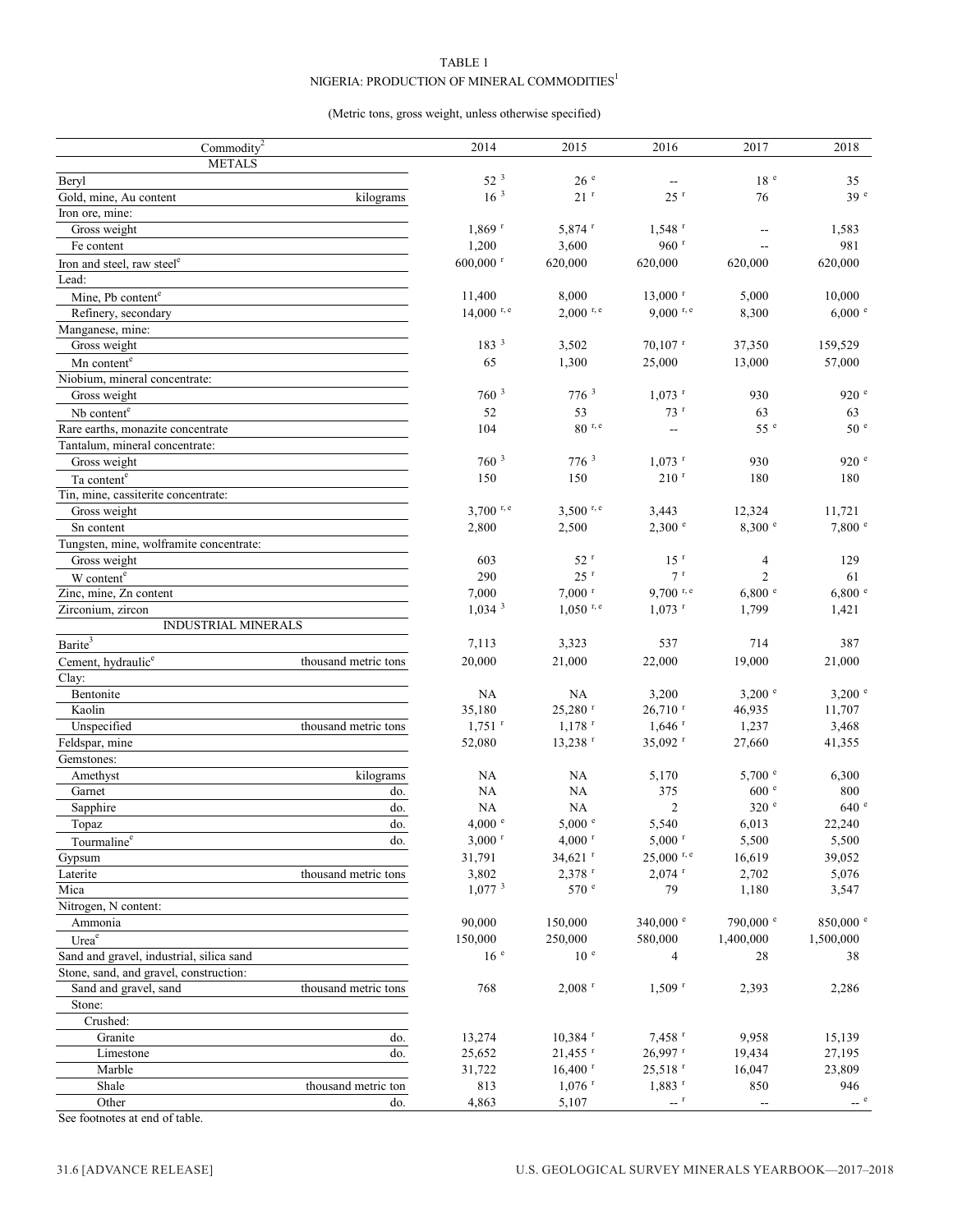#### TABLE 1—Continued NIGERIA: PRODUCTION OF MINERAL COMMODITIES<sup>1</sup>

#### (Metric tons, gross weight, unless otherwise specified)

| Commodity <sup>2</sup>                           | 2014                       | 2015                  | 2016                   | 2017                   | 2018                     |         |
|--------------------------------------------------|----------------------------|-----------------------|------------------------|------------------------|--------------------------|---------|
| METALS-Continued                                 |                            |                       |                        |                        |                          |         |
| Stone, sand, and gravel, construction:-Continued |                            |                       |                        |                        |                          |         |
| Dimension, granite                               |                            | NA                    | NA                     | 6.339                  | 6.933                    | 28,421  |
| Other, size and shape unspecified:               |                            |                       |                        |                        |                          |         |
| <b>Basalt</b>                                    |                            | NA                    | <b>NA</b>              | 1,400                  | 1.100 e                  | 1,300 ° |
| Dolomite                                         |                            | NA                    | NA                     | 9.835                  | 26,221                   | 17,877  |
| Sandstone                                        |                            | NA                    | NA                     | 33                     | 80 <sup>e</sup>          | 133     |
| Sulfur, S content <sup>e</sup>                   |                            | 610                   | 200                    | 610                    | 1,000                    | 25      |
| Talc and related materials, talc                 |                            | NA                    | NA                     | 667                    | 1.897                    | 2,668   |
| MINERAL FUELS AND RELATED MATERIALS              |                            |                       |                        |                        |                          |         |
| Coal. bituminous                                 |                            | 127,467               | $121,316$ <sup>r</sup> | $104,425$ <sup>r</sup> | 638,062                  | 352,679 |
| Liquefied natural gas <sup>4</sup>               | thousand metric tons       | $18,900$ <sup>r</sup> | $19,500$ <sup>r</sup>  | $17,800$ <sup>r</sup>  | 20,400                   | 20,200  |
| Natural gas:                                     |                            |                       |                        |                        |                          |         |
| Gross                                            | million cubic meters       | 70,385                | 82,963                 | 78.658                 | 82,164                   | 80,321  |
| Marketable $\overline{5}$                        | do.                        | 37,425 <sup>r</sup>   | 46,008                 | 44,461                 | 46,677                   | 46,997  |
| Petroleum:                                       |                            |                       |                        |                        |                          |         |
| Crude, including condensate                      | thousand 42-gallon barrels | 798,542               | 773,459                | $670.049$ <sup>r</sup> | 689,743                  | 701,432 |
| Natural gas liquids:                             |                            |                       |                        |                        |                          |         |
| Butane                                           | do.                        | 4,692                 | 4,207                  | 3,188                  | 2,529                    | 2,358   |
| Pentane                                          | do.                        | 3,769                 | 3,744                  | 3,467                  | 13,561                   | 10,201  |
| Propane                                          | do.                        | $5,335$ <sup>r</sup>  | 4,269                  | 3,690                  | 2,920                    | 2,480   |
| Refinery:                                        |                            |                       |                        |                        |                          |         |
| Asphalt                                          | do.                        |                       | $- -$                  | 43                     | $\overline{\phantom{a}}$ |         |
| Distillate fuel oil                              | do.                        | 4,764                 | 1,493                  | 4,993                  | 6,453                    | 2,528   |
| Gasoline                                         | do.                        | 4,627                 | 2,225                  | 7.942                  | 5.757                    | 3,142   |
| Kerosene                                         | do.                        | 3,549                 | 2,016                  | 7,197                  | 5,217                    | 2,847   |
| Liquefied petroleum gas                          | do.                        | 703                   | 280                    | 1,112                  | 887                      | 605     |
| Residual fuel oil                                | do.                        | 4,884                 | 1,889                  | 2,330                  | 4,624                    | 2,551   |
| Total                                            | do.                        | $18,500$ <sup>r</sup> | $7,900$ <sup>r</sup>   | $23,600$ <sup>r</sup>  | 22,900                   | 11,700  |
|                                                  |                            |                       |                        |                        |                          |         |

<sup>e</sup>Estimated. <sup>r</sup>Revised. do. Ditto. NA Not available. -- Zero.

<sup>1</sup>Table includes data available through January 15, 2020. All data are reported unless otherwise noted. Totals and estimated data are rounded to three significant digits.

<sup>2</sup>In addition to the commodities listed, bitumen, secondary copper, diamond, emerald, ilmenite, lime, rolled-steel products, ruby, rutile, salt, and soda ash may have been produced, but available information was inadequate to make reliable estimates of output.

 $3$ Considerably more barite was produced but it was considered to be commercially unusable.

<sup>4</sup>Reported exports.

<sup>5</sup>Total natural gas production less flared gas, gas used for fuel, gas used for gas lift, and reinjected gas.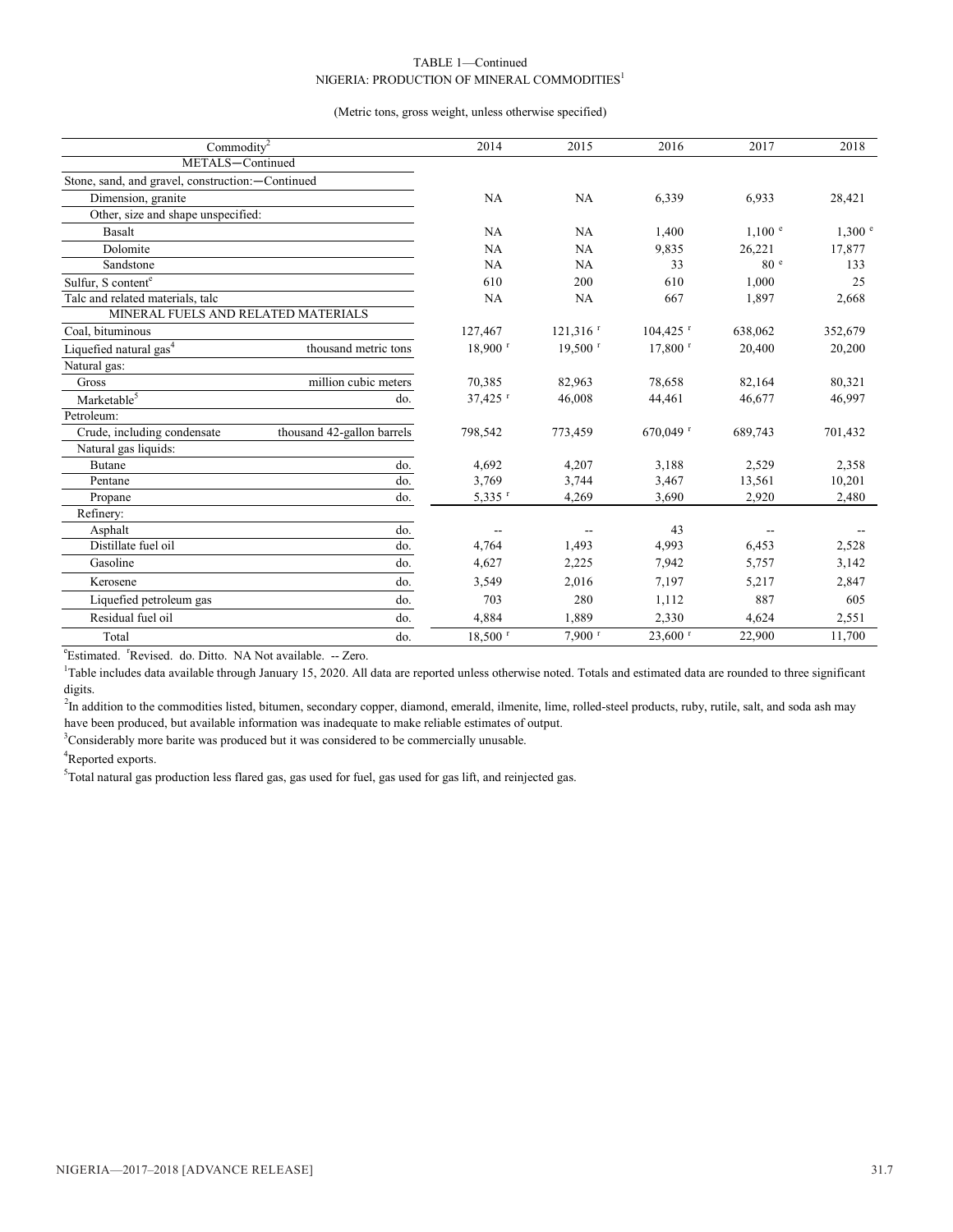#### TABLE 2 NIGERIA: STRUCTURE OF THE MINERAL INDUSTRY IN 2018

#### (Metric tons unless otherwise specified)

|                    |           | Major operating companies and major                    |                                                      | Annual                           |
|--------------------|-----------|--------------------------------------------------------|------------------------------------------------------|----------------------------------|
| Commodity          |           | equity owners                                          | Location of main facilities                          | capacity                         |
| Barite, marketable |           | Artisanal miners                                       | Mines in Benue State                                 | 710 <sup>e</sup>                 |
| Cement             |           | Dangote Cement Plc                                     | Plant at Obajana in Kogi State                       | 13,250,000                       |
| Do.                |           | do.                                                    | Plant at Ibese in Ogun State                         | 12,000,000                       |
| Do.                |           | do.                                                    | Plant at Gboko in Benue State                        | 4,000,000                        |
| Do.                |           | United Cement Company of Nigeria Ltd. (Unicem)         | Plant at Mfamosing in Cross Rive                     | 5,000,000                        |
|                    |           | (LafargeHolcim Group, 100%)                            | State                                                |                                  |
| Do.                |           | West African Portland Cement Company Ltd.              | Two plants at Ewekoro                                | 3,500,000                        |
|                    |           | (LafargeHolcim Group, 76.3%)                           |                                                      |                                  |
| Do.                |           | do.                                                    | Plant at Sagamu                                      | 1,000,000                        |
| Do.                |           | Ashaka Cement Plc (LafargeHolcim Group, 76.3%)         | Plant at Ashaka                                      | 1,000,000                        |
| Do.                |           | Edo Cement Co. Ltd. (BUA Group, 87%)                   | Plant at Okpella in Edo State                        | $6,000,000$ <sup>1</sup>         |
| Do.                |           | do.                                                    | do.                                                  | 500,000 <sup>2</sup>             |
| Do.                |           | Kalambaina Cement Company Ltd. (BUA Group)             | Plant in Sokoto State                                | 1,500,000                        |
| Do.                |           | Cement Co. of Northern Nigeria Plc (BUA Group, 50.7%)  | Plant at Sokoto in Sokoto State                      | 500,000                          |
| Clay and shale:    |           |                                                        |                                                      |                                  |
| Kaolin             |           | Porcelainware Industries Ltd.                          | Mine in Ogun State                                   | $20,000$ $\degree$               |
| Clay, other        |           | Dangote Cement Plc<br><b>BUA</b> International Ltd.    | Mines in Kogi and Ogun State<br>Mine in Ebonyi State | $1,500,000$ e                    |
| Do.<br>Do.         |           | Purechem Industries Ltd.                               | Mine in Ogun State                                   | $150,000$ e<br>48,000 $^{\circ}$ |
| Do.                |           | Porcelainware Industries Ltd.                          | do.                                                  | 38,000 $^{\circ}$                |
| Shale              |           | West African Portland Cement Plc                       | Quarries in Ogun State                               | $790,000$ $\degree$              |
| Do.                |           | United Cement Company of Nigeria Ltd. (Unicem)         | Quarries in Cross River State                        | $670,000$ <sup>e, 2</sup>        |
| Do.                |           | Dangote Cement Plc                                     | Quarries in Ogun State                               | $650,000$ $\degree$              |
| Coal               |           | Zuma 828 Coal Ltd. (subsidiary of Eta Zuma Group Ltd.) | Mines in Kogi State                                  | 570,000 °                        |
| Do.                |           | Ashaka Cement Plc                                      | Mine in Gombe State                                  | $140,000$ <sup>e</sup>           |
| Copper, secondary  |           | Sun & Sand Industries Ltd.                             | Ota                                                  | NA                               |
| Gemstones:         |           |                                                        |                                                      |                                  |
| Amethyst           |           | Artisanal miners                                       | Mines in Kaduna State                                | $7,000$ $e$                      |
| Do.                | kilograms | do.                                                    | Mines in Plateau State                               | 5,600 °                          |
| Do.                | do.       | do.                                                    | Mines in Nasarawa State                              | $110^{e,2}$                      |
| Garnet             | do.       | do.                                                    | Mines in Plateau State                               | 890 e                            |
| Sapphire           | do.       | do.                                                    | Mines in Kaduna State                                | 700 e                            |
| Tourmaline         | do.       | do.                                                    | Mines in Oyo State                                   | 6,100 °                          |
| Do.                |           | do.                                                    | Mines in Kwara State                                 | <b>NA</b>                        |
| Topaz              | kilograms | do.                                                    | Mines in Niger State                                 | $17,000$ $\degree$               |
| Do.                | do.       | do.                                                    | Mines in Plateau State                               | 8,100 °                          |
| Gold               |           | do.                                                    | Mines in Kaduna State                                | NA                               |
| Gypsum             |           | Ashaka Cement Plc                                      | Mine at Fika in Yobe State                           | $63,000$ e                       |
| Iron and steel:    |           |                                                        |                                                      |                                  |
| Iron ore           |           | National Iron Ore Mining Co. Ltd. (Government, 100%)   | Mine at Itakpe                                       | NA <sup>2</sup>                  |
| Steel, crude       |           | Standard Metallurgical Company Ltd.                    | Electric arc furnace at Sagamu                       | 250,000                          |
| Do.                |           | African Steel Mills Ltd. (Liberty Group)               | Electric arc furnace at Ikorodu                      | 200,000                          |
| Do.                |           | Dana Steel Ltd.                                        | Electric arc furnace at Katsina                      | 180,000                          |
| Do.                |           | Nigerian Spanish Engineering Co.                       | Electric arc furnace at Kano                         | 72,000                           |
| Do.                |           | Universal Steel Co.                                    | Electric arc furnace at Ikeja                        | 50,000                           |
| Do.                |           | Federated Steel Mills Ltd.                             | Electric arc furnace at Ota                          | 40,000                           |
| Laterite           |           | Dangote Cement Plc                                     | Mines in Lagos State                                 | $850,000$ e, 2                   |
| Do.                |           | do.                                                    | Mine in Ogun State                                   | $650,000$ $\degree$              |
| Do.                |           | Julius Berger Nigeria Plc                              | Mines in Akwa Ibom and Okun<br><b>States</b>         | $1,400,000$ e                    |
| Do.                |           | Hajaig Construction Company Ltd                        | Mine in Borno State                                  | $200,000$ $^{\circ}$             |
| Do.                |           | P.W. Nigeria Ltd.                                      | Mine in Ogun State                                   | $180,000$ $\degree$              |
| Lead               |           | Tongyi Allied Mining Ltd.                              | Mine in Federal Capital Territory                    | NA                               |
| Manganese          |           | Sino Minmetals Nigeria Ltd.                            | Mine in Kebbi State                                  | $130,000$ $\degree$              |
| Do.                |           | Luxeon Mining Company Ltd.                             | do.                                                  | $50,000$ $\degree$               |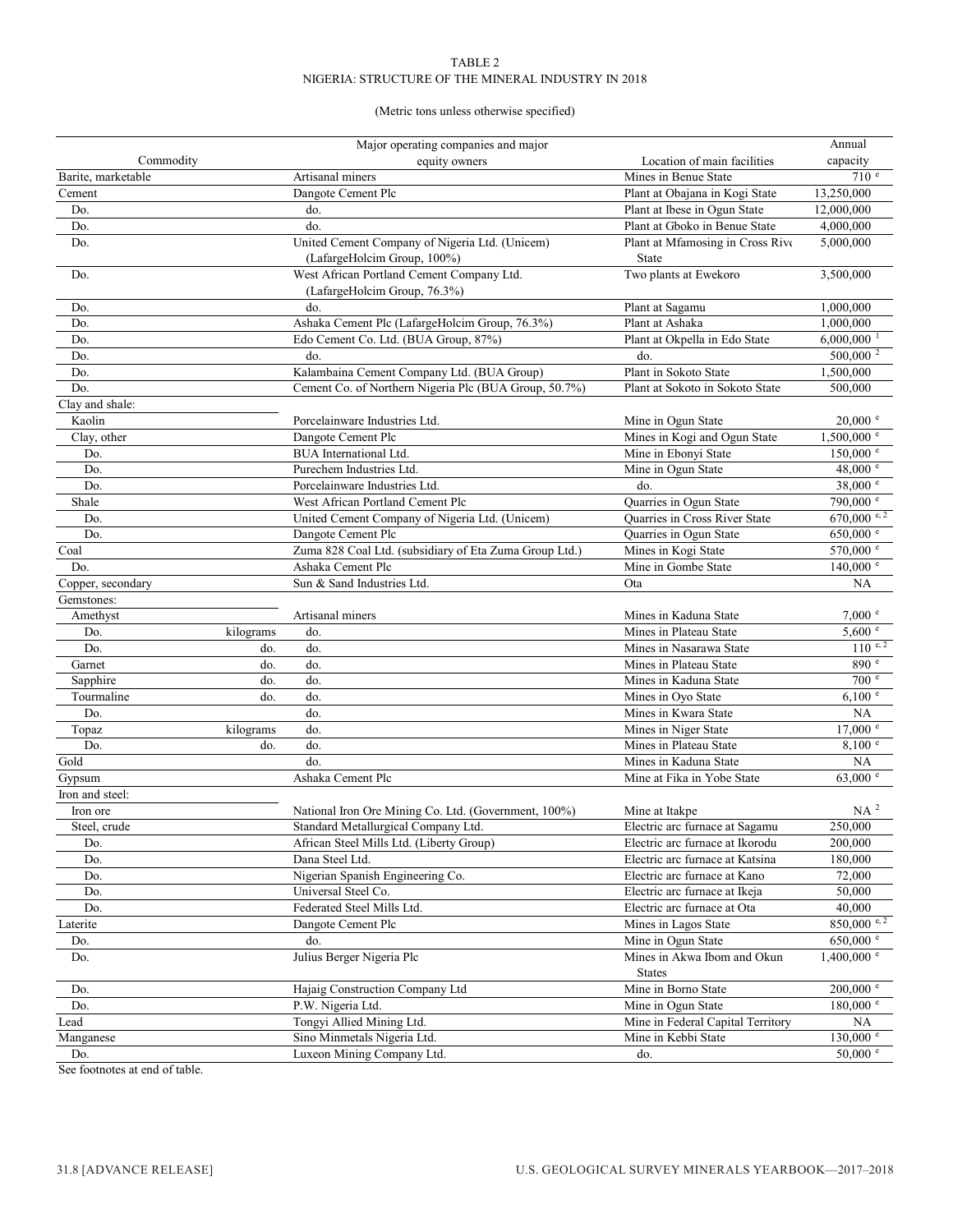#### TABLE 2—Continued NIGERIA: STRUCTURE OF THE MINERAL INDUSTRY IN 2018

#### (Metric tons unless otherwise specified)

|                                      |                   | Major operating companies and major                                                      |                                 | Annual             |
|--------------------------------------|-------------------|------------------------------------------------------------------------------------------|---------------------------------|--------------------|
| Commodity                            |                   | equity owners                                                                            | Location of main facilities     | capacity           |
| Natural gas:                         |                   |                                                                                          |                                 |                    |
| Marketed                             | million cubic     | Nigerian National Petroleum Corp. (NNPC) and Shell Petroleum Gbar and 27 other oilfields |                                 | $21,000$ $\degree$ |
|                                      | meters            | Development Company of Nigeria (SPDC) joint venture                                      |                                 |                    |
|                                      |                   | [NNPC, 55%; SPDC, 30%; Total E&P Nigeria Ltd., 10%;                                      |                                 |                    |
|                                      |                   | Nigerian Agip Oil Company Ltd. (NAOC), 5%]                                               |                                 |                    |
| Do.                                  | do.               | Nigerian National Petroleum Corp. (NNPC) and Nigerian Agip                               | Obr-Obi and 7 other oilfields   | 9,300 °            |
|                                      |                   | Oil Company Ltd. (NAOC) joint venture (NNPC, 60%;                                        |                                 |                    |
|                                      |                   | NAOC, 20%; Phillips Oil Company Nigeria Ltd., 20%)                                       |                                 |                    |
| Do.                                  | do.               | Nigerian National Petroleum Corp. (NNPC) and Chevron                                     | Okan and 26 other oilfields     | $5,700$ $\degree$  |
|                                      |                   | Nigeria Ltd. joint venture (NNPC, 60%, and                                               |                                 |                    |
|                                      |                   | Chevron Nigeria Ltd., 40%)                                                               |                                 |                    |
| Do.                                  | do.               | Nigerian National Petroleum Corp. (NNPC) and Total E&P                                   | Amenamkpono and 9 other         | 4,600 $^{\circ}$   |
|                                      |                   | Nigeria Ltd. joint venture (NNPC, 60%, and Total E&P                                     | oilfields                       |                    |
|                                      |                   | Nigeria Ltd., 40%)                                                                       |                                 |                    |
| Do.                                  | do.               | Total Upstream Nigeria Ltd. (TUPNI) (subsidiary of Total SA)                             | Akpo and Usan Fields            | $4,000^{\circ}$    |
| Do.                                  | do.               | Nigerian Petroleum Development Co. [Nigerian                                             | Utorogu-Ugheli and other        | $3,100$ e          |
|                                      |                   | National Petroleum Corp. (NNPC), 100%]                                                   | oilfields                       |                    |
| Do.                                  | do.               | Shell Nigeria Exploration and Production Co., 55%, and Esso                              | Bonga Project                   | $1,400$ $\degree$  |
|                                      |                   | Exploration & Production Nigeria (Deepwater) Ltd., 20%                                   |                                 |                    |
| Do.                                  | do.               | Star Deep Water Petroleum Ltd. [Chevron Nigeria Ltd., 68.2%,                             | Agbami Project                  | $1,200$ $\degree$  |
|                                      |                   | and Nigerian National Petroleum Corp. (NNPC), 15.9%]                                     |                                 |                    |
| Do.                                  | do.               | Nigerian National Petroleum Corp. (NNPC) and Mobil                                       | Oso and 12 other oilfields      | 860 e              |
|                                      |                   | Producing Nigeria Unlimited joint venture (NNPC, 60%,                                    |                                 |                    |
|                                      | million           | and Mobil Producing Nigeria Unlimited, 40%)                                              |                                 |                    |
| Liquefied                            |                   | Nigeria Liquefied Natural Gas Ltd. [Nigerian National                                    | Trains 1 through 6 at Finima,   | 22                 |
|                                      | metric tons       | Petroleum Corp. (NNPC), 49%, and Shell Gas B.V., 25.6%]                                  | <b>Bonny Island</b>             |                    |
| Niobium (columbium) and              |                   | Astro Minerals Ltd.                                                                      | Mine in Bauchi State            | 360 e              |
| tantalum, columbite-tantalite<br>Do. |                   | Kenyang Mining Company Ltd.                                                              | Mine at Udegi in Nasarawa State | 270 e              |
| Do.                                  |                   | Coltan Minerals Ltd.                                                                     | Mine in Nasarawa State          | 220 e              |
| Do.                                  |                   | Taoshi Mining and Exploration Ltd.                                                       | Mine in Oyo State               | 150 <sup>e</sup>   |
| Do.                                  |                   | Sodex Mines Nigeria Ltd.                                                                 | Mine in Bauchi State            | 100 <sup>e</sup>   |
| Do.                                  |                   | Chengzhou Mining Company Ltd                                                             | do.                             | 30 <sup>e</sup>    |
| Do.                                  |                   | First Premier Mining & Exploration Ltd.                                                  | Mine in Oyo State               | 22e                |
| Nitrogen, N content:                 |                   |                                                                                          |                                 |                    |
| Ammonia                              |                   | Indorama Eleme Fertilizers & Chemicals Ltd.                                              | Plant at Port Harcourt          | 840,000            |
| Do.                                  |                   | Notore Chemical Industries Plc                                                           | Plant at Onne                   | 300,000            |
| Urea                                 |                   | Indorama Eleme Fertilizers & Chemicals Ltd.                                              | Plant at Port Harcourt          | 1,460,000          |
| Do.                                  |                   | Notore Chemical Industries Plc                                                           | Plant at Onne                   | 500,000            |
| Petroleum:                           |                   |                                                                                          |                                 |                    |
| Crude                                | thousand          | Total Upstream Nigeria Ltd. (TUPNI) (subsidiary of Total SA)                             | Akpo and Usan Fields            | 130,000            |
|                                      | 42-gallon barrels |                                                                                          |                                 |                    |
| Do.                                  | do.               | Nigerian National Petroleum Corp. (NNPC) and Mobil                                       | Ubit Field                      | 25,000 °           |
|                                      |                   | Producing Nigeria Unlimited joint venture (NNPC, 60%,                                    |                                 |                    |
|                                      |                   | and Mobil Producing Nigeria Unlimited, 40%)                                              |                                 |                    |
| Do.                                  | do.               | do.                                                                                      | Usari Field                     | $22,000$ e         |
| Do.                                  | do.               | do.                                                                                      | Yoho Field                      | $18,000$ $e$       |
| Do.                                  | do.               | do.                                                                                      | Enang South Field               | 8,400 °            |
| Do.                                  | do.               | do.                                                                                      | Asasa Field                     | 6,300 °            |
| Do.                                  | do.               | do.                                                                                      | 20 other oilfields              | 41,000 $^{\circ}$  |
| Do.                                  | do.               | Star Deep Water Petroleum Ltd. [Chevron Nigeria Ltd., 68.2%,                             | Agbami Project                  | 91,000             |
|                                      |                   | and Nigerian National Petroleum Corp. (NNPC), 15.9%]                                     |                                 |                    |
| Do.                                  | do.               | Shell Nigeria Exploration and Production Co., 55%, and Esso                              | Bonga Project                   | 82,000             |
|                                      |                   | Exploration & Production Nigeria (Deepwater) Ltd., 20%                                   |                                 |                    |
| Do.                                  | do.               | Esso Exploration and Production Nigeria Ltd., 56%, and                                   | Erha Project                    | 77,000             |
|                                      |                   | Shell Nigeria Exploration and Production Co., 44%                                        |                                 |                    |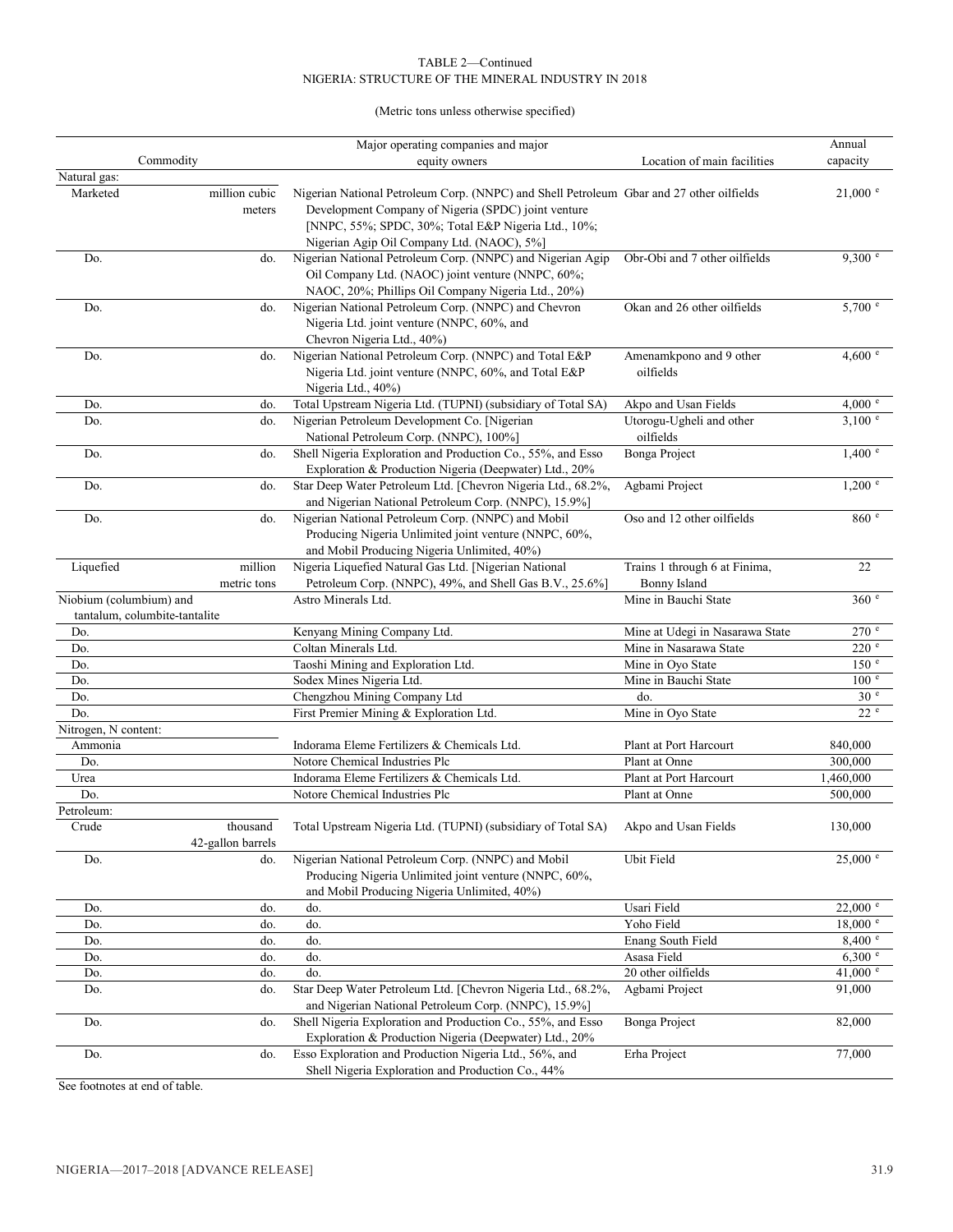#### TABLE 2—Continued NIGERIA: STRUCTURE OF THE MINERAL INDUSTRY IN 2018

(Metric tons unless otherwise specified)

|                      |                   | Major operating companies and major                                   |                                   | Annual              |
|----------------------|-------------------|-----------------------------------------------------------------------|-----------------------------------|---------------------|
| Commodity            |                   | equity owners                                                         | Location of main facilities       | capacity            |
| Petroleum:-Continued |                   |                                                                       |                                   |                     |
| Crude-Continued      | thousand          | Nigerian National Petroleum Corp. (NNPC) and Chevron                  | Okan Field                        | $19,000$ $e$        |
|                      | 42-gallon barrels | Nigeria Ltd. joint venture (NNPC, 60%, and                            |                                   |                     |
|                      |                   | Chevron Nigeria Ltd., 40%)                                            |                                   |                     |
| Do.                  | do.               | do.                                                                   | Gbokoda Field                     | $11,000$ $\degree$  |
| Do.                  | do.               | do.                                                                   | Meji Field                        | 9,100 °             |
| Do.                  | do.               | do.                                                                   | Meren Field                       | 8,200 °             |
| Do.                  | do.               | do.                                                                   | Dibi Field                        | 7,700 °             |
| Do.                  | do.               | do.                                                                   | 20 other oilfields                | $20,000$ $\degree$  |
| Do.                  | do.               | Nigerian National Petroleum Corp. (NNPC) and Shell Petroleum Ea Field |                                   | $20,000$ $\degree$  |
|                      |                   | Development Company of Nigeria (SPDC) joint venture                   |                                   |                     |
|                      |                   | [NNPC, 55%; SPDC, 30%; Total E&P Nigeria Ltd., 10%;                   |                                   |                     |
|                      | do.               | Nigerian Agip Oil Company Ltd. (NAOC), 5%]<br>do.                     | Agbd Field                        | 9,500 °             |
| Do.<br>Do.           | do.               | do.                                                                   | Zara Field                        | 6,400 °             |
| Do.                  | do.               | do.                                                                   | Gbar Field                        | $5,100^{\circ}$     |
| Do.                  | do.               | do.                                                                   | Agbada Field                      | 4,500 °             |
| Do.                  | do.               | do.                                                                   | 23 other oilfields                | $19,000$ $e$        |
| Do.                  | do.               | Nigerian National Petroleum Corp. (NNPC) and Total E&P                | Ofon Field                        | 15,000 °            |
|                      |                   | Nigeria Ltd. joint venture (NNPC, 60%, and Total E&P                  |                                   |                     |
|                      |                   | Nigeria Ltd., 40%)                                                    |                                   |                     |
| Do.                  | do.               | do.                                                                   | Amenamkpono Field                 | $13,000$ $\degree$  |
| Do.                  | do.               | do.                                                                   | Obagi Field                       | 4,900 $^{\circ}$    |
| Do.                  | do.               | do.                                                                   | <b>Edikan Field</b>               | $2,700$ $\degree$   |
| Do.                  | do.               | do.                                                                   | Ibewa Condensate Field            | $2,700$ $\degree$   |
| Do.                  | do.               | do.                                                                   | Ime Field                         | $2,700$ $\degree$   |
| Do.                  | do.               | do.                                                                   | 4 other oilfields                 | 3,100 °             |
| Do.                  | do.               | Nigerian Petroleum Development Co. [Nigerian                          | Okono-Okpoho Field                | $15,000$ $\degree$  |
|                      |                   | National Petroleum Corp. (NNPC), 100%]                                |                                   |                     |
| Do.                  | do.               | do.                                                                   | Oben-Sapele-Amukpe Field          | $12,000$ $e$        |
| Do.                  | do.               | do.                                                                   | Batan Field <sup>1</sup>          | $4,700$ e           |
| Do.                  | do.               | do.                                                                   | Afisere-Eriemu Field <sup>1</sup> | 3,900 °             |
| Do.                  | do.               | do.                                                                   | Utorogu-Ugheli Field              | 2,900 °             |
| Do.                  |                   | Nigerian National Petroleum Corp. (NNPC) and Nigerian Agip            | Ogbainbiri Field                  | 5,600 °             |
|                      |                   | Oil Company Ltd. (NAOC) joint venture (NNPC, 60%;                     |                                   |                     |
|                      |                   | NAOC, 20%; Phillips Oil Company Nigeria Ltd., 20%)                    |                                   |                     |
| Do.                  | do.               | do.                                                                   | Idu Field                         | $3,500^{\circ}$     |
| Do.                  | do.               | do.                                                                   | Oleh Field                        | 3,100 °             |
| Do.                  | do.               | do.                                                                   | Samabiri East Field               | $2,700$ $\degree$   |
| Do.                  | do.               | do.                                                                   | Okpai Field                       | 2,600 e             |
| Do.                  | do.               | do.                                                                   | 17 other oilfields                | 16,000 e            |
| Natural gas liquids  | do.               | Mobil Producing Nigeria Unlimited, 51%, and Nigerian                  | <b>Bonny Island</b>               | 18,000              |
|                      |                   | National Petroleum Corp. (NNPC), 49%                                  |                                   |                     |
| Refined              | do.               | Port Harcourt Refining Co. Ltd. (Government, 100%)                    | New Port Harcourt refinery        | 55,000 $^2$         |
|                      |                   |                                                                       |                                   |                     |
| Do.                  | do.               | do.                                                                   | Old Port Harcourt refinery        | 22,000 <sup>2</sup> |
| Do.                  | do.               | Warri Refinery and Petrochemicals Co. Ltd. (Government,               | Warri refinery                    | 45,600              |
| Do.                  | do.               | $100\%$<br>Kaduna Refinery and Petrochemicals Co. Ltd. (Government,   | Kaduna refinery                   | $40,000^2$          |
|                      |                   | $100\%$                                                               |                                   |                     |
| Gas-to-liquids       | do.               | Chevron Nigeria Ltd.                                                  | Escravos gas-to-liquids plant     | 12,000              |
| Sand:                |                   |                                                                       |                                   |                     |
| Construction         |                   | Artisanal and small-scale miners                                      | Mines in Lagos State              | $2,000,000$ °       |
| Do.                  |                   | FW Dredging Ltd.                                                      | Mine in Rivers State              | $160,000$ $\degree$ |
| Do.                  |                   | Rockstan Shelters Ltd.                                                | Mine in Delta State               | $130,000$ $\degree$ |
| Silica               |                   | Babako Construction Company Ltd.                                      | Mine in Katsina State             | 42,000 $^{\circ}$   |
|                      |                   |                                                                       |                                   |                     |